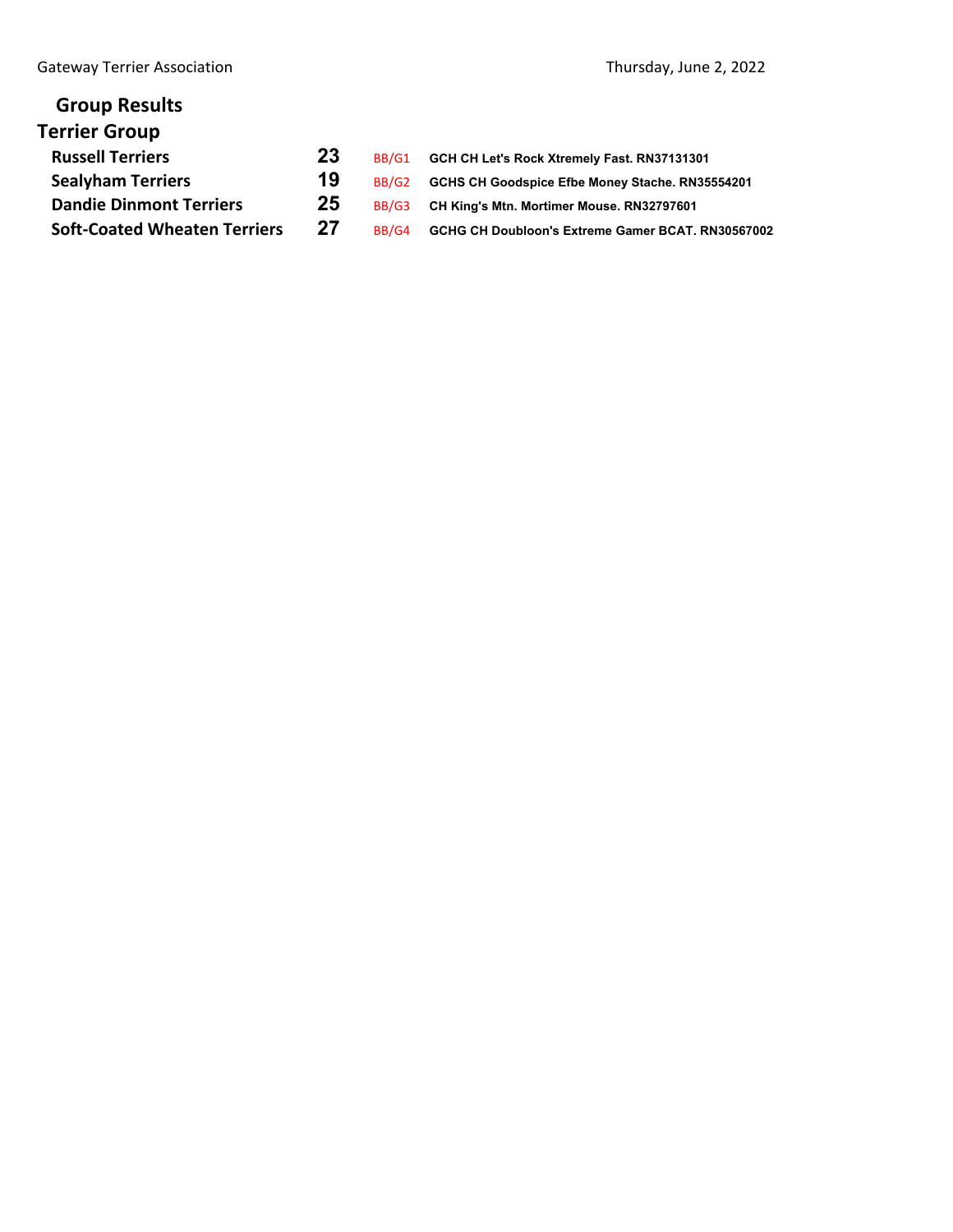7295 Mrs. Nancy Smith Hafner

## **Airedale Terriers**

## **Airedale Terriers, Open Bitches**

## **6** 1/W **Tnc's Save Halo's Prayer. RN35240910**

6/21/2020 Breeder: Karen J Gunter. Sire: CH Cast Iron Black Opal Craft Master CD RM CA BCAT CGCA Dam: CH Singing Hills And TNC's Southern Lady - Sedona. Owner:Kimberly Opdyke.Agent: Leonardo Garcini

#### **Airedale Terriers, Best of Breed**

### **8** BB **GCHS CH Singing Hills They Call The Win Moriah Owagginaire. RN34756811**

3/12/2020 Breeder: Bruce Jones/Caron Jones. Sire: CH Stirling Wildside Mighty Monty Dam: GCH CH Tnc's Gone With The Win Of Singing Hills"Scarlett". Owner:Bruce Jones|Caron Jones|Chandler Wible|Elliot Smith.Agent: Leonardo Garcini

Judge:

7295 Mrs. Nancy Smith Hafner

## **American Hairless Terriers**

## **American Hairless Terriers, Puppy (6‐9 Months) Bitches**

 **6** 1/R **Sundial Something Wicked This Way Commeth. RN37498202** Best Puppy 11/13/2021 Breeder: Joyce Appel. Sire: Sundial Fire And Ice Dam: Upton Sundial Ghost Ryder. Owner:Kathy C Knoles.

## **American Hairless Terriers, American Bred Bitches**

## **8** 1/W/BB **Prisonbreak's 2 For 3 Squares @Edelweiss & Zfg. RN37392004**

10/9/2021 Breeder: Robin Staples/Debbie S Holmes. Sire: CH Romanika Wins Amadeus At Prisonbreak Dam: Strider's Doing Time @Prisonbreak. Owner:Kathy C Knoles.

### **American Hairless Terriers, Best of Breed**

## **10** AB **GCH EDELWEISS HI-LIFE FAYE TALITY. RN33716003**

12/14/2018 Breeder: Janet Parker & Kathy Knoles. Sire: GCH Bur-Way Hi- Life Behave Yourself CM Dam: Ch Wudnshu's Kandi Kane. Owner:Kathy Knoles Janet Parker Susan Miller Mack Young Joleena Young.Agent: christa cook

Judge:

7295 Mrs. Nancy Smith Hafner

## **American Staffordshire Terriers**

## **American Staffordshire Terriers, Best of Breed**

#### **6** AB **GCHG CH Lbk's Rebel And Proud Seven Spanish Angels CA. RN31148802**

5/22/2017 Breeder: Lacey Tulloch Benitez/Ben Keller. Sire: GCHG CH Alpine's Lbk Living On The Road BCAT DS CGC TKN Dam: GCH CH Lbk's Don't Stop Me Now RN CA BCAT. Owner:Dave Musto|Luisma Benitez |Lacey Tulloch Benitez.

Judge:

7295 Mrs. Nancy Smith Hafner

## **Australian Terriers**

## **Australian Terriers, Best of Breed**

## **5** BB **GCHB CH Samabel Banjopats Ain't Over Till It's Over CAA. RN28321602**

6/12/2015 Breeder: Alexa Samarotto/Claudia C Coleman/Claudia C Coleman. Sire: GCHS CH Aka Inu Jaskarin Circo Massimo Dam: GCH CH Samabel Diamond In The Ruff. Owner:Diane Cahill|Kevin Cahill|Diane Cahill.

Judge:

7295 Mrs. Nancy Smith Hafner

## **Border Terriers**

### **Border Terriers, 12‐18 Months Dogs**

## **5** 1/R **Triad's Aodhon Here Comes The Sun BCAT. RN36120904**

1/29/2021 Breeder: Lisa Kronsberg/Tom McCarthy. Sire: GCH CH Wicklow Wicked Good CDX BN RA JE BCAT RATN CGCA CGCU TKN Dam: Wicklow Let's Dance ME DCAT. Owner:Leroy G and Mary D Gouge |Lisa Kronsberg.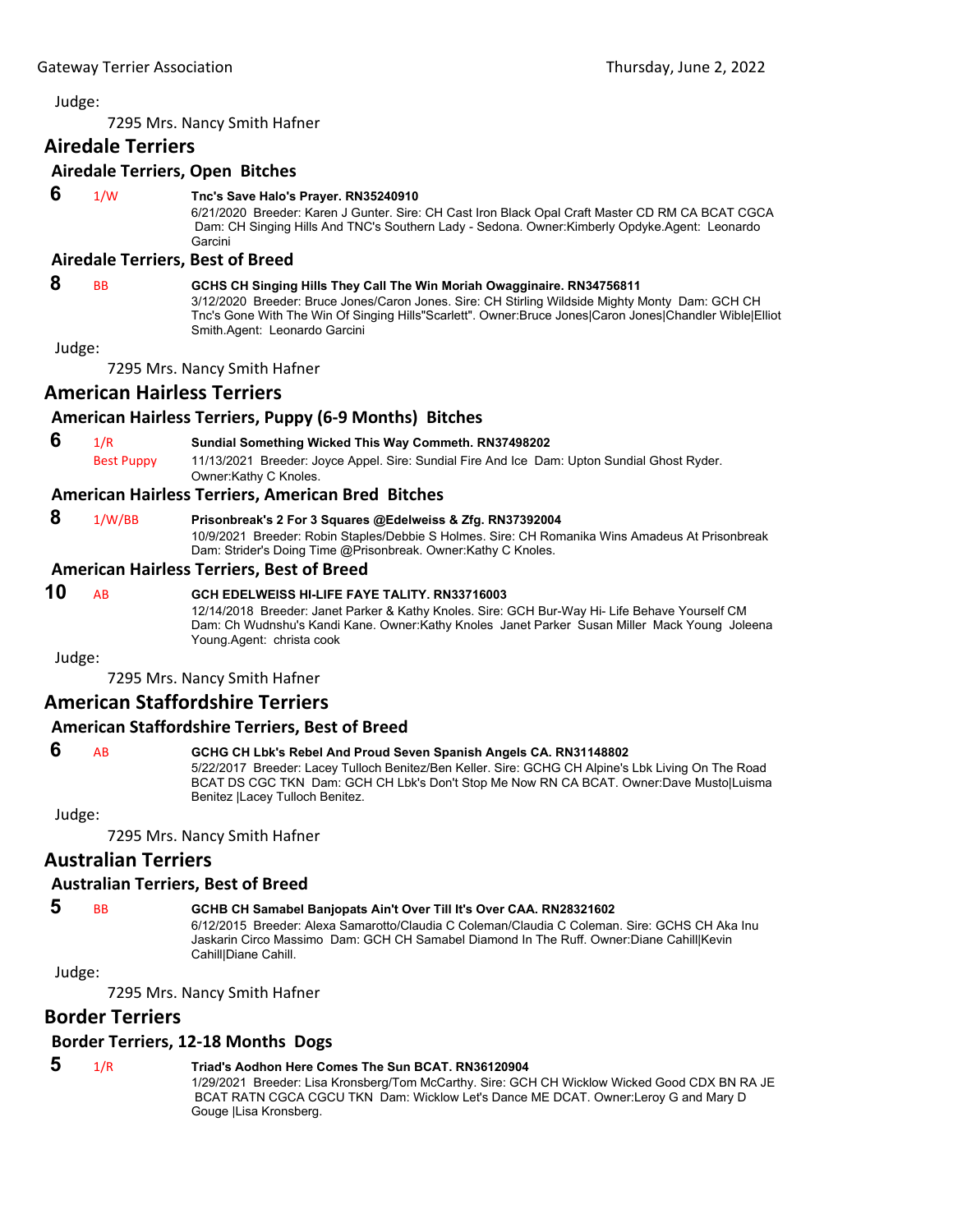## **Border Terriers, Bred‐By‐Exhibitor (Adult) Dogs**

| 7  | 1/W/OS                            | Mystik Tucci TKE. RN35891501<br>1/26/2021 Breeder: Cindy Heitzig. Sire: GCH CH Mystik's Game On Dam: Mystik Gym'A AX MXJ TKE.<br>Owner: Cindy Heitzig  Gavin Heitzig.                                                                                                                                                                                 |
|----|-----------------------------------|-------------------------------------------------------------------------------------------------------------------------------------------------------------------------------------------------------------------------------------------------------------------------------------------------------------------------------------------------------|
|    | <b>Border Terriers, Open Dogs</b> |                                                                                                                                                                                                                                                                                                                                                       |
| 9  | $\mathbf{1}$                      | Terrasol Spin The Wheel BCAT SCN CGC TKN ATT. RN33592201<br>4/7/2019 Breeder: Kathy R Echols. Sire: CH Sunkist Starry Starry Knight VCD1 BN RE AX AXJ XF ME<br>CAX FCAT RATS CZ8B CGC TKA ATT Dam: GCH CH Terrasol Dealer's Choice RA OA NAJ JE BCAT<br>SWE SCM SEM SBM SHDN CGCA TKN ATT. Owner:Kathy Echols.                                        |
|    |                                   | <b>Border Terriers, 12-18 Months Bitches</b>                                                                                                                                                                                                                                                                                                          |
| 6  | 1/W/BW                            | Sunkist Secret Codebreaker TKN, RN36582101<br>5/22/2021 Breeder: Ms. Harriet Haydon. Sire: CH Sunkist Shamrocks of Donegal FDC SE CA DCAT SCN<br>RATO ATT Dam: CH Sunkist S'more The Merrier FDC JE CAA BCAT CGCA CGCU TKN. Owner:Kathy<br>Echols.                                                                                                    |
|    |                                   | <b>Border Terriers, Open Bitches</b>                                                                                                                                                                                                                                                                                                                  |
| 8  | AB                                | Cb's Girl Huntress, RN36440301<br>5/14/2021 Breeder: Priscilla B McCune. Sire: GCH CH Otterwise Enlightenment Dam: CH Cb's Spirited<br>One. Owner: Priscilla McCune. Agent: Allison Sunderman                                                                                                                                                         |
|    |                                   | <b>Border Terriers, Best of Breed</b>                                                                                                                                                                                                                                                                                                                 |
| 10 | <b>BB</b>                         | CH Fortune's Throwing Shade BCAT THDN CGC TKA VHMA VHMP VSWB. RN35267402<br>8/12/2020 Breeder: D'Arcy Downs-Vollbracht/Mary Downs/Robert W Vollbracht. Sire: CH Fortune's I Don't<br>Get Down Like That ME CAX FCAT3 THDX CGCA TKA Dam: Fortune's Fight Like A Girl FCAT3 CGCA<br>TKI. Owner: DArcy Downs Vollbracht   Mary Downs  Robert Vollbracht. |
| 11 | AB                                | GCH CH Terrasol Jokers Wild CDX RI JE SWN CGC TKN. RN27448906<br>11/16/2014 Breeder: Kathy R Echols. Sire: GCH CH Firelands Heard It Thru The Grapevine @Silvercreek<br>BN RN FDC THDN RATO CGCA TKN Dam: CH Terra Ad Astra VCD1 BN RA OAJ SWN. Owner: Erin                                                                                           |

#### Judge:

7295 Mrs. Nancy Smith Hafner

## **Bull Terriers (Colored)**

### **Bull Terriers (Colored), 12‐18 Months Dogs**

 **5** 1/W/BB **Paradigm Sinister Kid. RN36626501**

Seely|Kathy R. Echols.

5/13/2021 Breeder: Melissa Holmes/Philip Brodeur/Shane Holmes/Elizabeth Hennessy D.V.M.. Sire: CH Wendigo Philgin Black Is The New White Dam: GCHB CH Wendigo Philgin Devilish Diva At Paradigm. Owner:Kelsey and Mike Giaimo|Shane Holmes|Melissa Holmes.

Judge:

7295 Mrs. Nancy Smith Hafner

## **Cairn Terriers**

#### **Cairn Terriers, Bred‐By‐Exhibitor (Puppy) Dogs**

 **5** 1/W/BW **Caledonia's He Who Must Not Be Named. RN37319501** Best Puppy 9/28/2021 Breeder: Daphne Nimmons-Marvin/Andrew Marvin. Sire: GCHS CH Stonehavens Ashton Martin Of Bodock Dam: GCH CH Caledonia's Up To No Good RI. Owner:Daphne Nimmons-Marvin |Andrew Marvin|Skye Marvin.

#### **Cairn Terriers, Puppy (6‐9 Months) Bitches**

## **6** <sup>1</sup> **Strongholds Toast Of The Town At Quietrock. RN37162702**

9/12/2021 Breeder: Kelli Winkler. Sire: GCH CH Stronghold's Elijah Grey At Quiet Rock Dam: GCH CH Strongholds Sparkling Cava @ Quiet Rock. Owner:Daphne Nimmons-Marvin |Andrew Marvin|Skye Marvin|Kelli Winkler.

### **Cairn Terriers, Puppy (9‐12 Months) Bitches**

#### **10** 1/R **Hampton Court Cat Burglar. RN37125904**

6/4/2021 Breeder: Victor Malzoni Jr.. Sire: GCHG CH Caledonian Tea Time Of Wolfpit Dam: Hampton Court's Daffodil. Owner:Victor Malzoni Jr.Agent: Max Krainer

#### **Cairn Terriers, 12‐18 Months Bitches**

## **12** 1/W **Cairnsrock Royal Reigns. RN36198901**

12/26/2020 Breeder: Lucinda M Girdner. Sire: GCHS CH Mcalister's Catch Me If You Can Dam: GCH CH Hampton Court's Ziva Reigns Cairnsrock. Owner:Lucinda M. Girdner.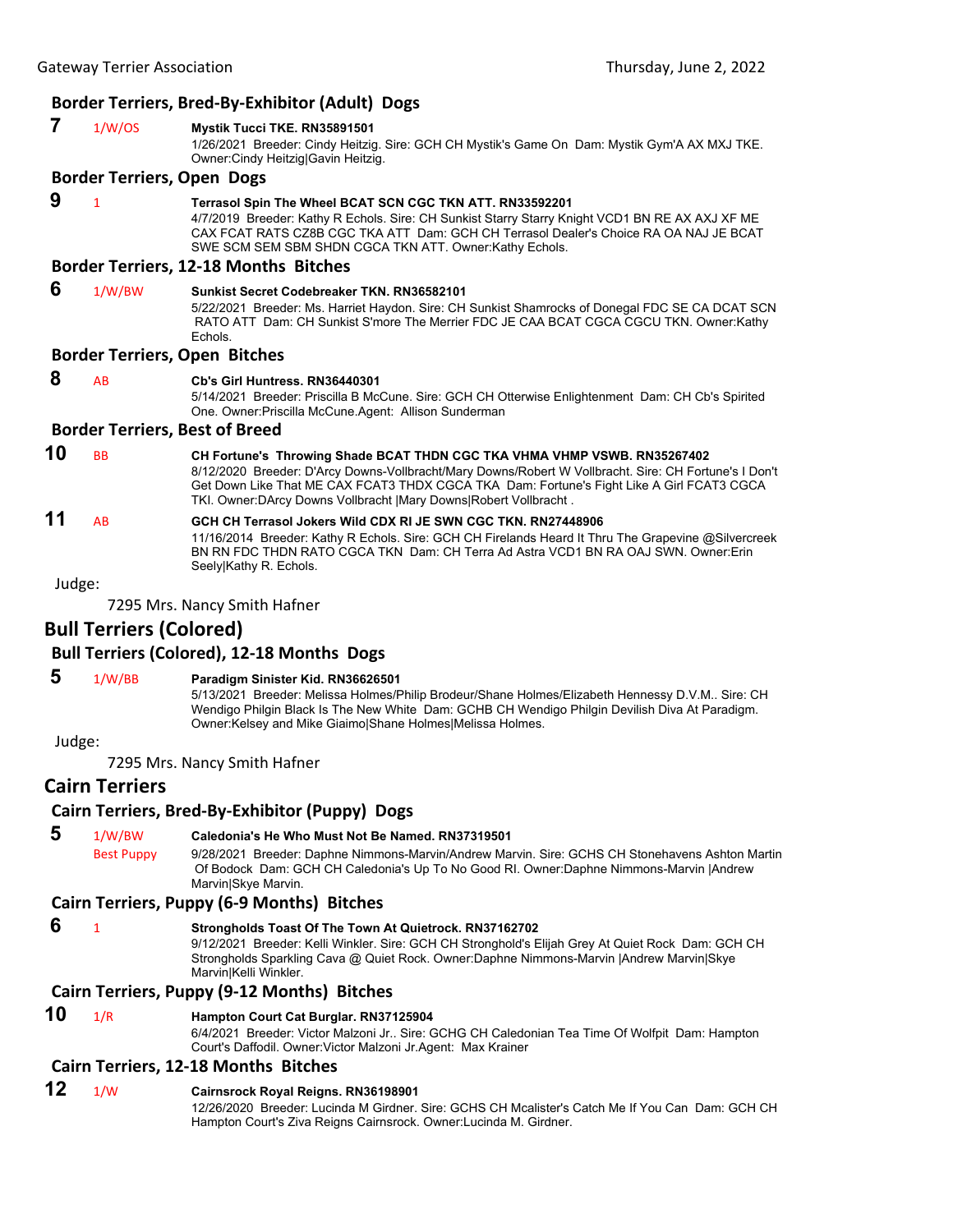**14** <sup>2</sup> **Stonehavens The Princess Bride. RN36379001** 5/10/2021 Breeder: Cathy Burleson. Sire: GCHB CH Caledonia's Born To Be King MX MXJ NF BCAT CGC TKI Dam: CH Bodock Ridge's Bless Your Heart. Owner:Daphne Nimmons-Marvin |Andrew Marvin|Skye Marvin|Cathy Burleson. **Cairn Terriers, Bred‐By‐Exhibitor (Adult) Bitches 18** <sup>2</sup> **Woodmere Count Your Blessings. RN32995001** 11/12/2018 Breeder: Ms. Diane Gaines/Ms. Denise Faulkner. Sire: GCHS CH Stonehavens Ashton Martin Of Bodock Dam: CH Woodmere Fire Dancer SE RATN. Owner:Diane Gaines |Denise Faulkner. **20** <sup>3</sup> **Woodmere Playing With Fire. RN33864701** 5/28/2019 Breeder: Ms. Diane Gaines/Ms. Denise Faulkner. Sire: GCH CH Woodmere Swinging On A Star Dam: CH Woodmere Fire Dancer SE RATN. Owner:Diane Gaines |Denise Faulkner. **22** <sup>1</sup> **Cairnsrock Skyrocket Spirit Delight. RN35201202** 6/5/2020 Breeder: Lucinda M Girdner. Sire: GCHP CH Scotch Broom Colum Macniall BCAT Dam: CH Cairnsrock Zena Spirit Of The Wind. Owner:Lucinda M. Girdner. **Cairn Terriers, Open Bitches 24** <sup>1</sup> **Brierden Pop Star At Willow Bay. RN33353101** 3/8/2019 Breeder: Diane Hendee. Sire: CH Willow Bay Loverboy At Cabaret Dam: CH Brierden's Busy Lizzy. Owner:Lori Rusinowski .Agent: allison sunderman **Cairn Terriers, Best of Breed 9** SEL **GCH CH Woodmere Swinging On A Star. RN31204101** 7/18/2017 Breeder: Diane Gaines/Denise Faulkner. Sire: GCHG CH Dufdon's Top Gear Dam: GCH CH Woodmere Dancing In The Moonlight JE RATN. Owner:Diane Gaines |Denise Faulkner. **11** AB **CH Woodmere Fire And Smoke. RN33864702** 5/28/2019 Breeder: Ms. Diane Gaines/Ms. Denise Faulkner. Sire: GCH CH Woodmere Swinging On A Star Dam: CH Woodmere Fire Dancer SE RATN. Owner:Kathleen Jordan|Diane Gaines. **15** BB **GCH CH Novelty Best Investment JE. RN34560001** 11/12/2019 Breeder: Theresa Wegner/Robert Wegner/Benjamin Wegner. Sire: Bizzy B Buzz N At Rose Croft Dam: GCHB CH Novelty Time To Party. Owner:Theresa Wegner|Robert Wegner|Benjamin Wegner. **26** OS **CH Luckenbooth's Heavens To Betsy. RN34047401** 10/3/2019 Breeder: Nicole Mitchell/Dave Mitchell. Sire: CH Pebble Rock's Pocketful Of Stones At Luckenbooth Dam: Pebble Rock's Down The Rabbit Hole At Luckenbooth. Owner:Nicole Mitchell|Dave Mitchell.Agent: Chelsay Grubb **28 GCH CH Caledonia's Up To No Good RI. RN34334702** 10/10/2019 Breeder: Daphne Nimmons-Marvin/Andrew Marvin/S Marvin/S Marvin. Sire: CH Rottriver's Show Me The Money Dam: CH Caledonia's Little House Elf RA. Owner:Daphne Nimmons-Marvin |Andrew Marvin|Skye Marvin. **30** SEL **GCH CH Novelty Time To Boogie JE. RN34560002** 11/12/2019 Breeder: Theresa Wegner/Robert Wegner/Benjamin Wegner. Sire: Bizzy B Buzz N At Rose Croft Dam: GCHB CH Novelty Time To Party. Owner:Theresa Wegner|Robert Wegner|Benjamin Wegner. Judge: 7295 Mrs. Nancy Smith Hafner

## **Cesky Terriers**

## **Cesky Terriers, Best of Breed**

## **6** AB **Bluefire Young Scrappy And Hungry. RN35856702**

11/13/2020 Breeder: Tim Smith/Holly Million/Laura Bowman/Pamela S Bale. Sire: GCH CH Bluefire Defying Gravity Dam: GCHS CH Norkinstein Bavaria. Owner:Scot Johnson|Tim Smith|Holly Million|Michael Zywicki|Pamela Bale.

Judge:

7295 Mrs. Nancy Smith Hafner

## **Dandie Dinmont Terriers**

## **Dandie Dinmont Terriers, 12‐18 Months Dogs**

## **5** <sup>1</sup> **Kings Mtn. Anniversary Edition. RN36768601**

3/12/2021 Breeder: Betty Pumfrey/Betty-Anne Stenmark/Sandra Pretari Hickson. Sire: Elfwish Sir Winston Dam: CH King's Mtn. Tilly Tiptoes. Owner:Shawn Barton.

## **Dandie Dinmont Terriers, Amateur Owner Handler Dogs**

## **7** <sup>1</sup> **King's Mtn. Eastern Edition. RN36768602**

3/12/2021 Breeder: Betty Pumfrey/Betty-Anne Stenmark/Sandra Pretari Hickson. Sire: Elfwish Sir Winston Dam: CH King's Mtn. Tilly Tiptoes. Owner:Aubrey Goodall|Sandra Pretari Hickson.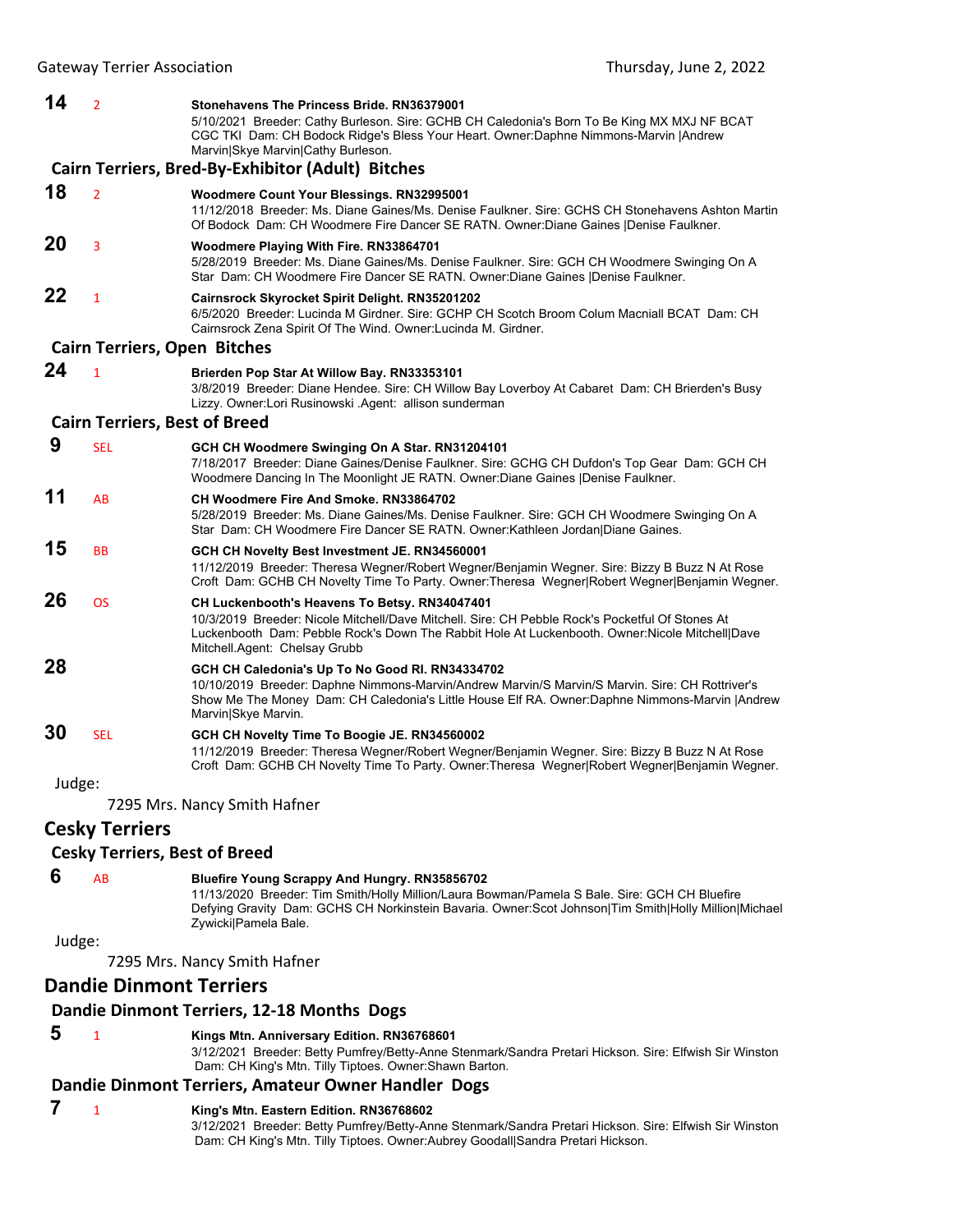## **Dandie Dinmont Terriers, Bred‐By‐Exhibitor (Puppy) Dogs**

- **9** <sup>1</sup> **Day O Joy's How You Doin'. RN36758001** Best Puppy 6/12/2021 Breeder: Joy Bernander/David Bernander D.V.M./Robert Bernander. Sire: GCHG CH Day O Joy's Penniewise And Pound Foolish CGCA CGCU TKN Dam: CH Day O Joy's Honey Bee. Owner:Joy Bernander|David Bernander DVM. **Dandie Dinmont Terriers, Bred‐By‐Exhibitor (Adult) Dogs**
- **11** <sup>2</sup> **King's Mtn. Fortune Favors The Brave JE BCAT THDX CGCA CGCU. RN33087903** 9/13/2018 Breeder: Mrs. Sandra Pretari Hickson/Betty-Anne Stenmark/Cathi Tower-Chriscaden. Sire: GCHS CH King's Mtn. Henry Higgins Dam: CH Mydan'D King's Mtn. Tickle Me Pink. Owner:Mary Downs |Sandra Pretari Hickson .

### **15** 1/R **Everland Castle. RN34057501**

7/14/2019 Breeder: Jennifer Hecker/Megan Vandenberg. Sire: Danchester's Walk Of Fame Dam: CH Elfwish Alice N Everland. Owner:Jennifer Hecker |Megan VandenBerg .

#### **Dandie Dinmont Terriers, Open Dogs**

- **17** <sup>3</sup> **Mack The Knife Di Luna Caprese. RN31487102** 5/4/2017 Breeder: Elisabeth Feis/Karl Feis. Sire: Cooper Z Roxburku Sun Dam: Glahms Golden Genesis. Owner:Barbara A Baese.Agent: Amy Rutherford
- **19** <sup>2</sup> **King's Mtn. Mayor Pete. RN34667901** 12/20/2019 Breeder: Christianne Roy-Paterson/Sandra Hickson/Betty-Anne Stenmark/BJ Pumfrey. Sire: Elfwish Sir Winston Dam: King's Mtn. Thomasina Tittlemouse. Owner:Vern Wilson|Fred DeLucci|Sandra Pretari Hickson.

# **21** 1/W/BW **Skyedreamer Fusilier's Sgian Dubh. RN37458902**

6/30/2020 Breeder: Lisabeth Fisher. Sire: Von Maser's Highland Fusilier Dam: Glahms Golden Aelwen. Owner:Louise Visneskie.

## **Dandie Dinmont Terriers, Puppy (6‐9 Months) Bitches**

 **6** <sup>2</sup> **Bonnyrigg Effie You're Gonna Love Me. RN37541201** 11/15/2021 Breeder: Ms. Diane Hanowitz. Sire: GCHS CH King's Mtn. Henry Higgins Dam: CH Bonnyrigg Lady Beatrix Potter. Owner:Diane Hanowitz.

## **8** <sup>1</sup> **Elfwish Scotch Bonnet. RN37651801**

11/9/2021 Breeder: Donna J Francis/Sandra J Wolfskill. Sire: Elfwish Sir Winston Dam: Elfwish Hedda Hopper. Owner:Sandra J Wolfskill|Donna J Francis.

## **Dandie Dinmont Terriers, Puppy (9‐12 Months) Bitches**

- **10** <sup>1</sup> **King's Mtn. Marvelous Mrs. Maisel. RN36916101**
	- 6/14/2021 Breeder: Sandra Pretari Hickson/Betty-Anne Stenmark/BJ Pumfrey. Sire: GCH CH King's Mtn. Neville Longbottom Dam: CH King's Mtn. Blonde Bombshell. Owner:Peter Scott|Michelle Scott|Sandra Pretari Hickson.

## **14** <sup>2</sup> **Derrydown Delilah. RN37042703**

6/14/2021 Breeder: Karen Dorn. Sire: GCH CH Derrydown Zoltan Kodaly Dam: GCH CH Rich Of Honour Amanda. Owner:Karen Dorn.

### **Dandie Dinmont Terriers, 12‐18 Months Bitches**

**16** <sup>1</sup> **Bonnyrigg Della Gate For Success. RN36352604** 4/2/2021 Breeder: Ms. Diane Hanowitz. Sire: GCH CH Dreamboat Deck The Halls Dam: CH Bonnyrigg Lady Beatrix Potter. Owner:Helen Burford|Diane Hanowitz.

#### **18** <sup>2</sup> **Bonnyrigg I Drew The Short Straw. RN36352605** 4/2/2021 Breeder: Ms. Diane Hanowitz. Sire: GCH CH Dreamboat Deck The Halls Dam: CH Bonnyrigg Lady Beatrix Potter. Owner:Diane Hanowitz.

### **Dandie Dinmont Terriers, Novice Bitches**

**22** <sup>1</sup> **Elfwish Penelope Pitstop. RN34482603**

12/30/2019 Breeder: Donna J Francis/Sandra J Wolfskill. Sire: Barton Dandies Willoughby At Elfwish Dam: CH Elfwish Diamond In The Ruff. Owner:Trista Acker.

### **Dandie Dinmont Terriers, Amateur Owner Handler Bitches**

#### **24** <sup>2</sup> **Dreamboat Arya Sirius. RN33912605**

6/7/2019 Breeder: Laura W Chapal/Mike MacBeth. Sire: GCH CH Dreamboat Deck The Halls Dam: CH Glahms Destination Dreamboat. Owner:Kevin Burford Helen Burford.

## **26** <sup>1</sup> **King's Mtn. Kitty Kandlestick. RN36916102**

6/14/2021 Breeder: Sandra Pretari Hickson/Betty-Anne Stenmark/BJ Pumfrey. Sire: GCH CH King's Mtn. Neville Longbottom Dam: CH King's Mtn. Blonde Bombshell. Owner:Karla Bevel|Sandra Pretari Hickson.

## **Dandie Dinmont Terriers, Bred‐By‐Exhibitor (Puppy) Bitches**

**28** AB **Derrydown Jolene. RN37042704** 6/14/2021 Breeder: Karen Dorn. Sire: GCH CH Derrydown Zoltan Kodaly Dam: GCH CH Rich Of Honour Amanda. Owner:Karen Dorn.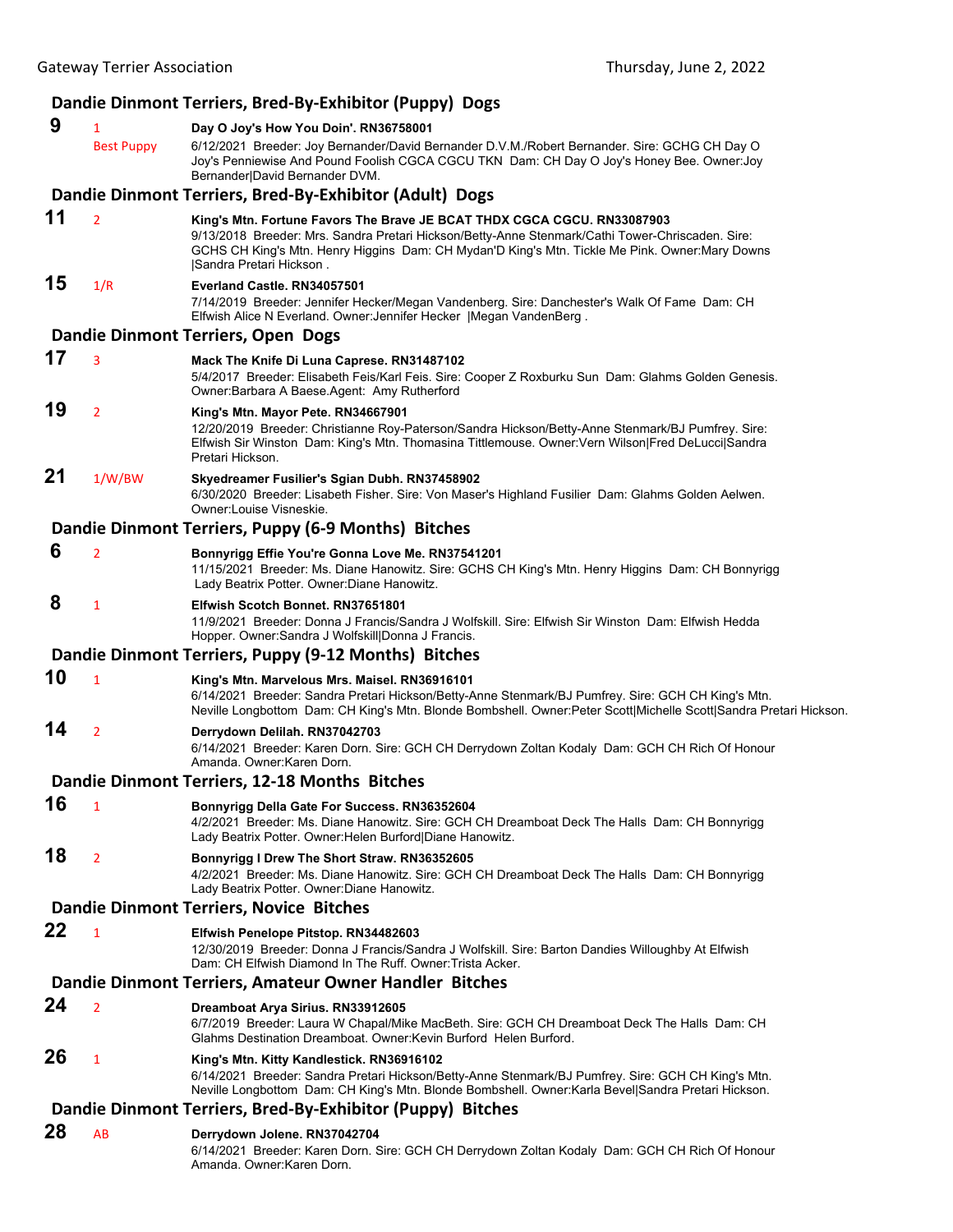## **Dandie Dinmont Terriers, Bred‐By‐Exhibitor (Adult) Bitches**

| 30 | 1/W        | Day O Joy's Flora. RN36356301<br>2/16/2021 Breeder: Joy Bernander/David Bernander D.V.M./Robert Bernander. Sire: GCHG CH Day O<br>Joy's Penniewise And Pound Foolish CGCA CGCU TKN Dam: CH Day O Joy's Lucky Charm CGCA<br>CGCU TKN. Owner: Joy Bernander David Bernander DVM Robert Bernander.                    |
|----|------------|--------------------------------------------------------------------------------------------------------------------------------------------------------------------------------------------------------------------------------------------------------------------------------------------------------------------|
| 32 | 2/R        | King's Mtn. Holly Berry. RN36418801<br>12/23/2020 Breeder: Sandra Pretari Hickson/Betty-Anne Stenmark/BJ Pumfrey. Sire: GCH CH King's Mtn.<br>Neville Longbottom Dam: King's Mtn. Blonde Bombshell. Owner: Sandra Pretari Hickson Betty-Anne<br>Stenmark BJ Pumfrey.                                               |
|    |            | Dandie Dinmont Terriers, American Bred Bitches                                                                                                                                                                                                                                                                     |
| 36 | 1          | King's Mtn. Emily Elizabeth. RN36916103<br>6/14/2021 Breeder: Sandra Pretari Hickson/Betty-Anne Stenmark/BJ Pumfrey. Sire: GCH CH King's Mtn.<br>Neville Longbottom Dam: CH King's Mtn. Blonde Bombshell. Owner:Winne Wang Sandra Pretari Hickson.                                                                 |
|    |            | <b>Dandie Dinmont Terriers, Best of Breed</b>                                                                                                                                                                                                                                                                      |
| 25 | BB/G3      | CH King's Mtn. Mortimer Mouse. RN32797601<br>6/12/2018 Breeder: Mrs. Sandra Pretari Hickson/Betty-Anne Stenmark/B.J. Pumfrey. Sire: CH Hobergays<br>Fineus Fogg Dam: King's Mtn. Thomasina Tittlemouse. Owner: Betty Anne Stenmark [Bill Gorodner. Agent:<br><b>Tyler Mills</b>                                    |
| 27 |            | CH Danchester's Zoom On Me. RN33534101<br>11/17/2018 Breeder: Hanne Tuomenoksa. Sire: Varaosanenan Baali Kone Dam: Danchester's Quake<br>Your World. Owner: Melissa Jethanandani. Agent: Marian McShane                                                                                                            |
| 29 |            | CH Day O Joy's Glimmer. RN33686304<br>5/11/2019 Breeder: Joy Bernander/David Bernander D.V.M./Robert Bernander. Sire: GCHS CH Day O<br>Joy's Buzzy Bee CGCA CGCU TKN Dam: GCH CH Day O Joy's Private Investigator CGCA CGCU TKN.<br>Owner: Joy Bernander David Bernander DVM Robert Bernander.Agent: Kaye Atkinson |
| 31 | <b>SEL</b> | Bonnyrigg Casey Hits A Home Run. RN35713301<br>9/25/2020 Breeder: Ms. Diane Hanowitz. Sire: GCH CH Dreamboat Splash Mountain Dam: CH Bonnyrigg<br>Lady Beatrix Potter. Owner: Diane Hanowitz. Agent: Chelsay Grubb                                                                                                 |
| 33 |            | CH Day O Joy's Earl Grey. RN35815101<br>9/21/2020 Breeder: Joy Bernander/David Bernander D.V.M./Robert Bernander. Sire: GCH CH Dreamboat<br>Splash Mountain Dam: CH Day O Joy's Great Ball Of Fire. Owner: Joy Bernander David Bernander<br>DVM Robert Bernander.                                                  |
| 35 | <b>AOM</b> | GCH CH Day O Joy's Romeo. RN36373701<br>3/6/2021 Breeder: Joy Bernander/David Bernander D.V.M./Robert Bernander. Sire: CH Day O Joy's Pot O<br>Gold CGCA CGCU TKN Dam: GCH CH Day O Joy's Private Investigator CGCA CGCU TKN. Owner: Joy<br>Bernander David Bernander DVM Robert Bernander.                        |
| 40 |            | Skyedreamer Bairn Of Campbell. RN37458901<br>6/30/2020 Breeder: Lisabeth Fisher. Sire: Von Maser's Highland Fusilier Dam: Glahms Golden Aelwen.<br>Owner:Lisabeth Fisher Heather Forbes.                                                                                                                           |
| 46 |            | GCHB CH Von Maser's Harper Lady Of The Lake. RN29345803<br>4/7/2016 Breeder: Joella Maser. Sire: CH Clossongrey Shylo Chestnuts Ona Fire Dam: CH Von Maser's<br>Highland Fling. Owner: Diane Hanowitz.                                                                                                             |
| 48 | SEL        | CH King's Mtn. Tilly Tiptoes. RN32797602<br>6/12/2018 Breeder: Mrs. Sandra Pretari Hickson/Betty-Anne Stenmark/B.J. Pumfrey. Sire: CH Hobergays<br>Fineus Fogg Dam: King's Mtn. Thomasina Tittlemouse. Owner: BJ Pumfrey Betty-Anne Stenmark Sandra<br>Pretari-Hickson. Joe Metheney                               |
| 50 | <b>OS</b>  | CH Bonnyrigg Lady Beatrix Potter. RN32931201<br>10/14/2018 Breeder: Ms. Diane Hanowitz. Sire: GCH CH King's Mtn. Neville Longbottom Dam: GCHB CH<br>Von Maser's Harper Lady Of The Lake. Owner: Diane Hanowitz. Agent: Chelsay Grubb                                                                               |
| 52 |            | CH Elfwish Pegg'O My Heart. RN32953002<br>11/21/2018 Breeder: Sandra J Wolfskill/Donna J Francis. Sire: CH Bardolynn's O'Leary Dam: Elfwish<br>Fanny Fiddlesticks. Owner: Sandra Wolfskill Donna Francis DOnna J Francis.                                                                                          |
| 54 | <b>AOM</b> | CH King's Mtn. Blonde Bombshell. RN33087901<br>9/13/2018 Breeder: Mrs. Sandra Pretari Hickson/Betty-Anne Stenmark/Cathi Tower-Chriscaden. Sire:<br>GCHS CH King's Mtn. Henry Higgins Dam: CH Mydan'D King's Mtn. Tickle Me Pink. Owner:Sandra Pretari<br>Hickson Betty-Anne Stenmark BJ Pumfrey.                   |
| 56 |            | GCH CH Skyedreamer Dew On The Heather. RN36557402<br>2/23/2021 Breeder: Lisabeth Fisher. Sire: Von Maser's Highland Fusilier Dam: Glahms Golden Aelwen.<br>Owner: Melissa Jethanandani. Agent: Marian McShane                                                                                                      |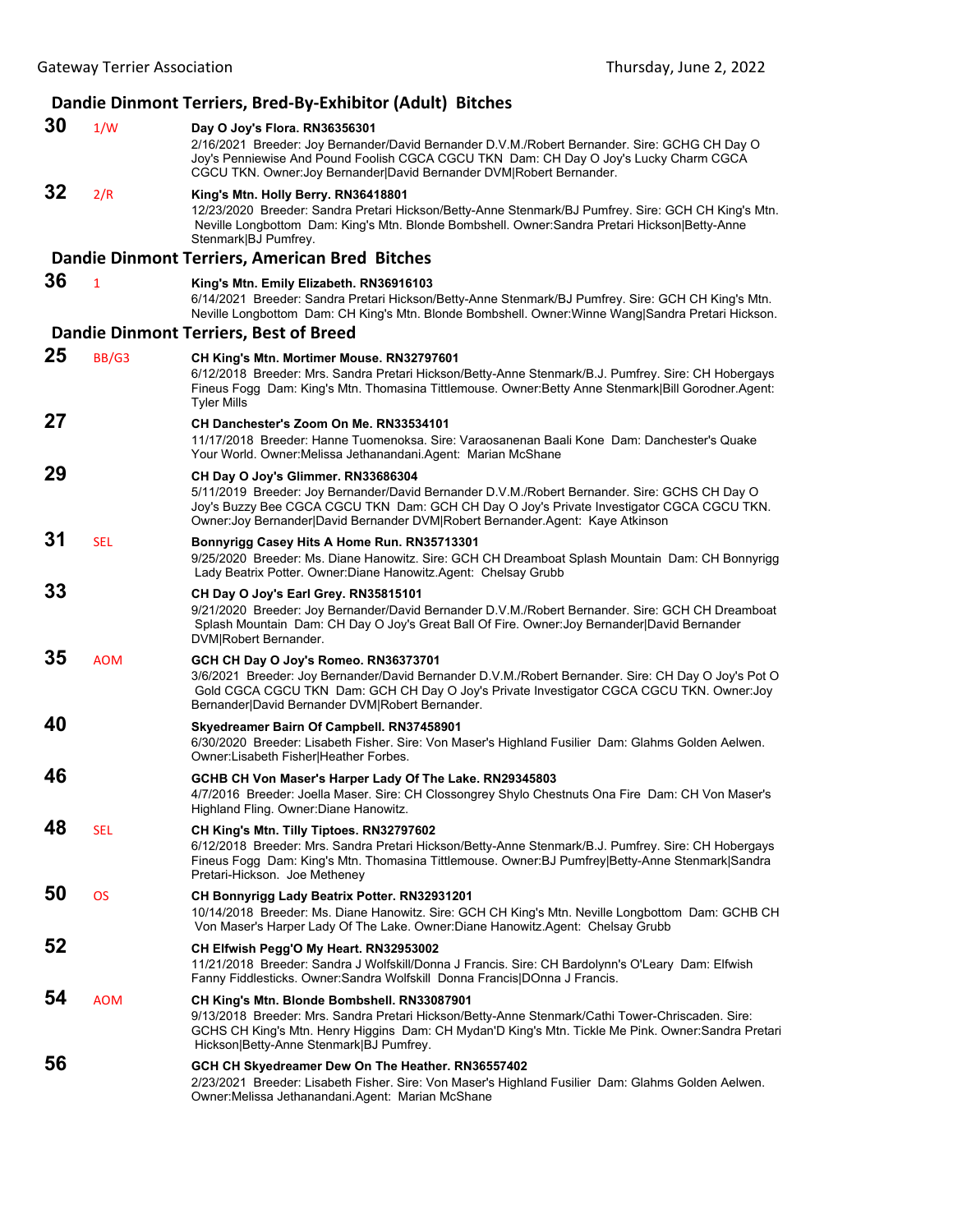| Judge: |                              |                                                                                                                                                                                                                                                                                  |
|--------|------------------------------|----------------------------------------------------------------------------------------------------------------------------------------------------------------------------------------------------------------------------------------------------------------------------------|
|        | 17376 Carolyn Taylor         |                                                                                                                                                                                                                                                                                  |
|        | <b>Fox Terriers (Smooth)</b> |                                                                                                                                                                                                                                                                                  |
|        |                              | Fox Terriers (Smooth), Puppy (6-9 Months) Dogs                                                                                                                                                                                                                                   |
| 5      | 1/W                          | Hampton Court Who Are You?. RN37692501                                                                                                                                                                                                                                           |
|        | <b>Best Puppy</b>            | 9/9/2021 Breeder: Victor Malzoni Jr Sire: GCHS CH Hampton Ct Broxden Dropthe Mic Dam: CH<br>Glendraterra Sierra Swan. Owner: Victor Malzoni Jr. Agent: Max Krainer                                                                                                               |
|        |                              | Fox Terriers (Smooth), Bred-By-Exhibitor (Puppy) Dogs                                                                                                                                                                                                                            |
| 9      | 1/R                          | Pinnacle It's All Good Man. RN36871201<br>8/2/2021 Breeder: Lisa Leady/Eric Leady. Sire: GCH CH Decorum Turn Up The Drama Dam: GCHB CH<br>Pinnacle Eternal Flame. Owner: Lisa and Eric leady.                                                                                    |
|        |                              | Fox Terriers (Smooth), Bred-By-Exhibitor (Adult) Dogs                                                                                                                                                                                                                            |
| 11     | AB                           | Dehtenn Acres Quintessential Boy. RN34285003<br>10/17/2019 Breeder: Debra Dehne. Sire: CH Dehtenn Acres Olin Lee Boy Dam: CH Dehtenn Acres<br>Lacee Things. Owner: Debra Dehne.                                                                                                  |
|        |                              | Fox Terriers (Smooth), Open Dogs                                                                                                                                                                                                                                                 |
| 15     | $\mathbf{1}$                 | NZ CH Charlemagne Out With A Bang to KamaKris. 28002021<br>1/17/2021 Breeder: Carrie Tolley . Sire: NZ CH CH Halcar Just Inked Dam: NZ CH Firezan Pink Floyd.<br>Owner: Kamiron and Hunter Moates   Kristina Belcher   Carrie Tolley.                                            |
|        |                              | Fox Terriers (Smooth), Bred-By-Exhibitor (Puppy) Bitches                                                                                                                                                                                                                         |
| 6      | AB                           | <b>Pinnacle The Queens Gambit, RN36871203</b><br>8/2/2021 Breeder: Lisa Leady/Eric Leady. Sire: GCH CH Decorum Turn Up The Drama Dam: GCHB CH<br>Pinnacle Eternal Flame. Owner: Lisa and Eric leady.                                                                             |
|        |                              | Fox Terriers (Smooth), Open Bitches                                                                                                                                                                                                                                              |
| 8      | AB                           | Foxcove Lorquest In The Spotlight. RN28855904<br>11/9/2015 Breeder: Lorrie Worden/Sarah Covell/Lesesma Heberto. Sire: CH Foxtales Joy Division Dam:<br>CH Foxcove Evening Song At Lorquest. Owner: Debra Dehne.                                                                  |
| 10     | 1/W/BW                       | Safari Moon In The Spotlight. RN34904204<br>12/14/2019 Breeder: Herberto J Ledesma. Sire: CH Music's Ethan Dam: CH Tada N Groove's A Beautiful<br>Place. Owner: James Bridges Maria Bridges Herberto Ledesma.Agent: Leonardo Garcini                                             |
|        |                              | Fox Terriers (Smooth), Best of Breed                                                                                                                                                                                                                                             |
| 12     | <b>SEL</b>                   | GCH CH Ambers Have Faith With Warwick. RN34674401<br>1/25/2020 Breeder: Donnice Dowell/Rosalie Duvall/Danielle Snyder/Delaney Snyder. Sire: CH Ambers<br>God Of War Dam: Ambers Cha Ching. Owner:Donnice Dowell Rosalie Duvall Izabelle Burg.                                    |
| 14     |                              | GCHB CH Mill Pond Liberty Hills Layla. RN35233104<br>4/23/2020 Breeder: Martin Kralik/Pat Jordan Kralik/Catherine Myton/Linda Nelson. Sire: CH Belfox Ink<br>Dam: GCHS CH Foxterity Warfox Sun's Up!@High Mtn. Owner:janalee veselica  Gary Veselica.Agent:<br>allison sunderman |
| 16     | OS                           | GCHS CH Aimhi Head Dover Heels. RN35491204<br>9/13/2020 Breeder: Amy Rutherford. Sire: CH Aimhi Type Cast Dam: GCH CH Aimhi For Fox Sake.<br>Owner:Amy Rutherford Barbara Miller Peter Holson.                                                                                   |
| 17     |                              | GCH CH Flawlessly Accelerate. RN33021001<br>7/19/2018 Breeder: Billy Huntington. Sire: GCHS CH Simphuni's Vaudeville Dam: CH Osage's Lets Get<br>This Party Started. Owner: Billy Huntington.                                                                                    |
| 18     | AB                           | CH Dehtenn Acres Reeghan. RN35704701<br>9/30/2020 Breeder: Debra Dehne. Sire: Windkist Moonshadow At Dehtenn Acre Dam: Dehtenn Acres<br>Olyve Oyl. Owner: Debra Dehne.                                                                                                           |
| 19     | BB                           | GCHS CH Flawlessly I Mustache You A Question. RN33021002<br>7/19/2018 Breeder: Billy Huntington, Sire: GCHS CH Simphuni's Vaudeville Dam: CH Osage's Lets Get<br>This Party Started. Owner: Kamiron and Hunter Moates   Kristina Belcher   T Blankenship   C Toley.              |
| 21     |                              | GCH CH Foxshire Unauthorized Access With Turcoys BCAT. RN33638802<br>3/27/2019 Breeder: Christine Martin/Dawn Gallo. Sire: CH Cheltenham Casino Royal Dam: CH Turcoys<br>West Meade Good Girl Gone Bad. Owner:Kalyn Erickson Erica Dunlavey Jaime Taylor Christine Martin.       |
| 23     | SEL                          | CH Torquay S Cuddly Like A Panda. RN37447401<br>4/27/2021 Breeder: Marcelo Chagas/Marco Flavio Botelho/alessandra botelho/Matheu botelho. Sire:<br>Hampton Court's Guac Your World Dam: Maetorquay S Hopes And Dreams. Owner: Victor Malzoni                                     |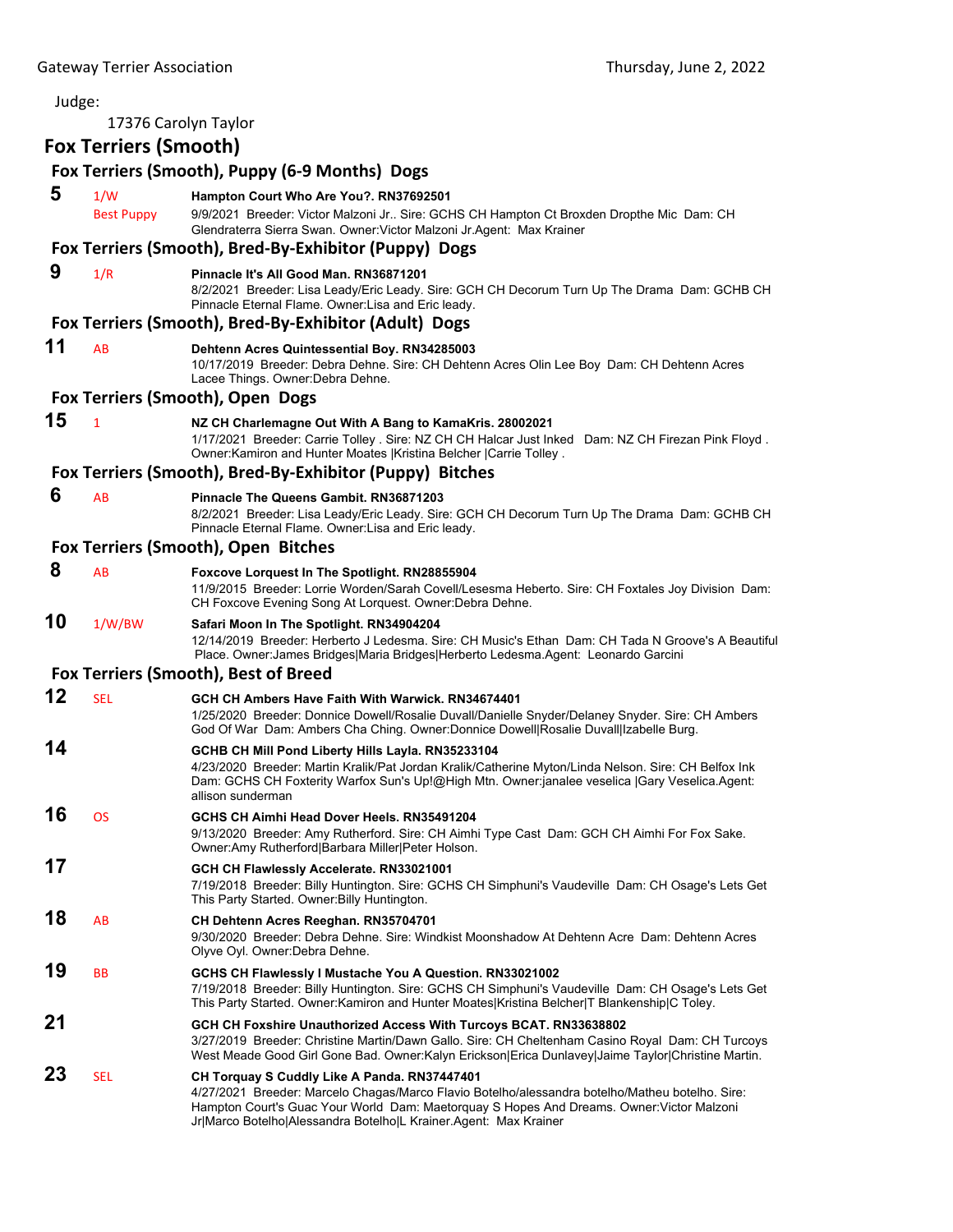| Judge:                                    |                                |                                                                                                                                                                                                                                                                                   |  |  |
|-------------------------------------------|--------------------------------|-----------------------------------------------------------------------------------------------------------------------------------------------------------------------------------------------------------------------------------------------------------------------------------|--|--|
|                                           | 17376 Carolyn Taylor           |                                                                                                                                                                                                                                                                                   |  |  |
|                                           | <b>Fox Terriers (Wire)</b>     |                                                                                                                                                                                                                                                                                   |  |  |
|                                           |                                | Fox Terriers (Wire), 12-18 Months Dogs                                                                                                                                                                                                                                            |  |  |
| 5                                         | 1/W                            | Chief Zazou Of Questover BCAT. RN36324803<br>4/2/2021 Breeder: Melinda Littrell. Sire: Louie Of May Hill Dam: Emmie Of May Hill. Owner:Suzanne L<br>Miller.                                                                                                                       |  |  |
|                                           |                                | Fox Terriers (Wire), Amateur Owner Handler Dogs                                                                                                                                                                                                                                   |  |  |
| 5                                         | 1                              | Chief Zazou Of Questover BCAT, RN36324803<br>4/2/2021 Breeder: Melinda Littrell. Sire: Louie Of May Hill Dam: Emmie Of May Hill. Owner:Suzanne L<br>Miller.                                                                                                                       |  |  |
|                                           |                                | Fox Terriers (Wire), 12-18 Months Bitches                                                                                                                                                                                                                                         |  |  |
| 6                                         | AB                             | Destiny De La Rosa. RN37533801<br>5/7/2021 Breeder: Thomas Weiss/Manuela Weiss. Sire: Benelux Winner Fruhjahrs-Sg Primeur De La<br>Rosa Dam: De La Rosa Od Rytire Malovce. Owner: Juliana Esquivel Erick Lago. Agent: Max Krainer                                                 |  |  |
|                                           |                                | Fox Terriers (Wire), Best of Breed                                                                                                                                                                                                                                                |  |  |
| 7                                         | <b>OS</b>                      | GCHS CH Foxhollow Mr Tambourine Man At Foxhaus, RN33380707<br>2/8/2019 Breeder: David I Barish/Catherin J O'brien/Andrew Di Giorgio. Sire: GCHS CH Irvonhill Voignier<br>Dam: GCHS CH Foxhaus Catching Fire At Foxhollow. Owner:Donna Igou Ronals Igou.Agent: Leonardo<br>Garcini |  |  |
| 8                                         | <b>BB</b>                      | GCH CH Ascot Shes A Pistol V. Aljamar. RN34608902<br>3/3/2020 Breeder: Debra Harper. Sire: GCH CH Ashgrove Bullet Proof Foxhouse Dam: Ascot Miss<br>Dickens. Owner: Debra Harper Marilyn Laschinski. Agent: Lisa Bettis                                                           |  |  |
| Judge:                                    |                                |                                                                                                                                                                                                                                                                                   |  |  |
|                                           |                                | 7295 Mrs. Nancy Smith Hafner                                                                                                                                                                                                                                                      |  |  |
|                                           | <b>Glen of Imaal Terriers</b>  |                                                                                                                                                                                                                                                                                   |  |  |
|                                           |                                | <b>Glen of Imaal Terriers, Best of Breed</b>                                                                                                                                                                                                                                      |  |  |
| 6                                         | <b>BB</b>                      | GCHB CH Kilkenny's Wild Honey. RN33139005<br>2/5/2019 Breeder: Susan Dunbar Blum/Jake Blum/Michael Greene. Sire: GCHS CH Ber-D-Mar Sweet<br>William O'Shea Dam: GCHS CH Kilkenny's Granite Glen Rooney. Owner: Emily Bennett Susan Blum.                                          |  |  |
| Judge:                                    |                                |                                                                                                                                                                                                                                                                                   |  |  |
|                                           |                                | 7295 Mrs. Nancy Smith Hafner                                                                                                                                                                                                                                                      |  |  |
|                                           | <b>Kerry Blue Terriers</b>     |                                                                                                                                                                                                                                                                                   |  |  |
|                                           |                                | Kerry Blue Terriers, Puppy (9-12 Months) Bitches                                                                                                                                                                                                                                  |  |  |
| 6                                         | 1/W/BB                         | Teagan's Punk Rocker At Cavan. RN36797101                                                                                                                                                                                                                                         |  |  |
|                                           | <b>Best Puppy</b>              | 7/31/2021 Breeder: Heather Hunter/Alin Retezatu. Sire: GCHS CH Gaelgorm Shades Of Darkness Dam:<br>CH Teagan's Don't Have To Play Fair. Owner: Georgianne and Thomas Reiling Thomas Reiling.                                                                                      |  |  |
| <b>Kerry Blue Terriers, Best of Breed</b> |                                |                                                                                                                                                                                                                                                                                   |  |  |
| 5                                         | <b>OS</b>                      | CH Kellsenberg Go Fly A Kite CA. RN32675904<br>9/26/2018 Breeder: Megan Vandenberg/Jennifer Hecker. Sire: GCHS CH Gaelgorm Shades Of Darkness<br>Dam: CH Kellsenberg's Lollipop Lollipop. Owner: Jennifer Hecker   Megan VandenBerg.                                              |  |  |
| 8                                         |                                | GCHB CH Cheron's Smoke On The Water. RN30976201<br>5/31/2017 Breeder: Cheryl Purcell/Ronald J Purcell Jr Sire: GCHS CH Dinnyesvarosi Mexico Dam:<br>GCHS CH Cheron's Dirty Water. Owner: Cheryl Purcell Ronald Purcell.Agent: Lisa Bettis                                         |  |  |
| Judge:                                    |                                |                                                                                                                                                                                                                                                                                   |  |  |
|                                           |                                | 7295 Mrs. Nancy Smith Hafner                                                                                                                                                                                                                                                      |  |  |
|                                           | <b>Miniature Bull Terriers</b> |                                                                                                                                                                                                                                                                                   |  |  |
|                                           |                                | <b>Miniature Bull Terriers, Best of Breed</b>                                                                                                                                                                                                                                     |  |  |

#### **5** AB **GCH CH Enuf Bull Benmar Can't Touch This Omega. RN29855302** 7/10/2016 Breeder: Lacey Tulloch Benitez/Marcella Cheek/Meghan Barnes. Sire: Extravert Camouflage Dam: CH Omega's Hidden Treasure At Benmar CA. Owner:Debbie Chastain|Meghan Barnes|Lacey Keller|Stuart Cairns.  **6** BB **GCHS CH Aberdeen Dayum Girl @ Spitfire & Brownstone. RN34475201** 8/4/2019 Breeder: Karen Toland/Jason McIlwaine/Crissy Brown-Stone. Sire: Extravert Golem Dam: GCHS CH Brownstone's Supermarine Spitfire. Owner:Alisha Koxlien |Karen Toland|Crissy Brown-Stone|Jason McIlwaine.Agent: Laura King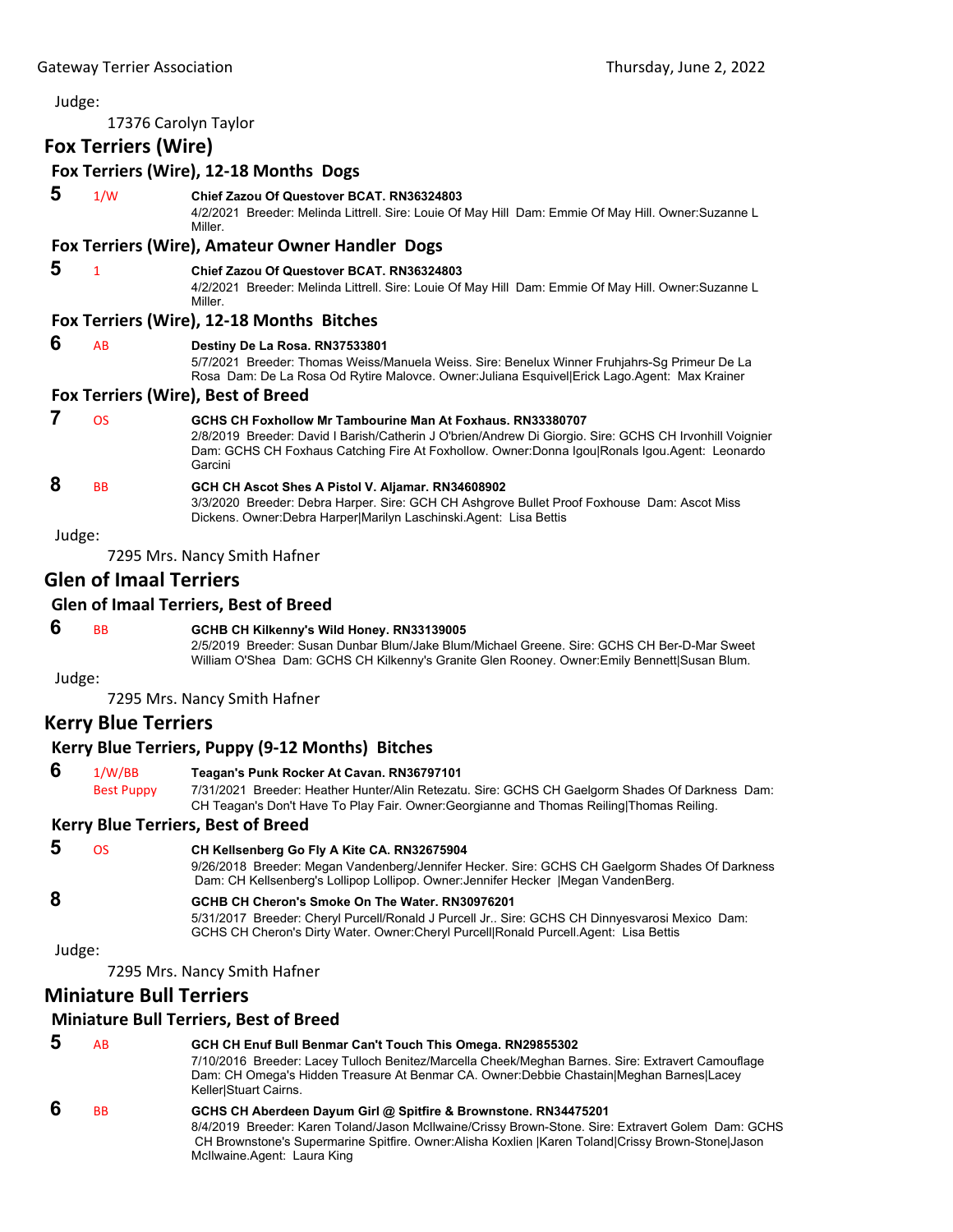7295 Mrs. Nancy Smith Hafner

## **Miniature Schnauzers**

## **Miniature Schnauzers, Open Dogs**

 **5** AB **Axcium's Bulletproof. RN37157503**

5/16/2021 Breeder: Hilde Haakensen. Sire: CH Axcium Love Bites From Cholet Dam: CH Axcium's Crazyass. Owner:Hilde Haakensen.Agent: Leonardo Garcini

#### **Miniature Schnauzers, Open Bitches**

## **6** AB **Blythewood I Only Have Eyes For You. RN36503903**

4/18/2021 Breeder: Janet A Smith. Sire: CH Blythewood Matinee Idol Dam: Blythewood Bright Sunny Day. Owner:Janet Smith. Margary Good

#### **Miniature Schnauzers, Best of Breed**

#### **7** AB **CH Carmel Live Wire. RN36214701**

3/29/2021 Breeder: Mrs. Carma Louise Ewer/Mrs. Sandy Trujillo. Sire: GCHB CH Allaruth Carmel Just Kidding Around V Sole Baye Dam: CH Carmel Still The One For Prairie Winds. Owner:Akiko Takizawa|Carrma Ewer.

Judge:

7295 Mrs. Nancy Smith Hafner

## **Norfolk Terriers**

### **Norfolk Terriers, Open Dogs**

 **5** AB **Red King's Lynn Chili Pepper. RN37726801**

7/5/2021 Breeder: Rafael Mergulhao. Sire: Red King's Lynn Carquinyolis Dam: Kinsridge Know How. Owner:Lesley R Walter .Agent: Allison Sunderman

#### **Norfolk Terriers, Best of Breed**

| 6 | <b>BB</b>      | CH Barnstable Folda My Ear. RN34464102<br>11/29/2019 Breeder: Sandra Stemmler/Robin Coppedge. Sire: CH Barnstable A Future To Believe In TKN<br>Dam: GCHS CH Nightingale's Carry On At Barnstable. Owner: Jodie Childers Tim Childers Molly Childers. |
|---|----------------|-------------------------------------------------------------------------------------------------------------------------------------------------------------------------------------------------------------------------------------------------------|
| 8 | A <sub>R</sub> | GCH CH Freedom's Venus Of Max-Well, RN36284203<br>10/12/2020 Breeder: Akiko Takizawa/Masayuki Fukuda. Sire: CH Max-Well's Villian Dam: GCHB CH<br>Hikari Of Forest Scene Jp. Owner: Akiko Takizawa Hidemi Yoshizawa.                                  |

Judge:

7295 Mrs. Nancy Smith Hafner

## **Norwich Terriers**

### **Norwich Terriers, Bred‐By‐Exhibitor (Adult) Bitches**

## **6** 1/W **Denwich Rave Reviews. RN34770101**

3/10/2020 Breeder: Denise Marie Faulkner/Diane Marie Gaines/Tobi Strickland. Sire: GCH CH Denmar's Kick The Dust Up Dam: CH Dignpop Lunar Eclipse. Owner:Denise Faulkner|Diane Gaines|Magda Chiarella.

### **Norwich Terriers, Open Bitches**

**10** 1/R **Stoneypoint's Time To Dream. RN31432901** 8/2/2017 Breeder: Lynn Keller/Jeri L McClure. Sire: GCH CH Foxglyn's Foto Finnish Di Dio' Dam: GCHB CH Barnstable's Dreamcatcher. Owner:Lynn Keller|Jeri L. McClure. **Norwich Terriers, Best of Breed 5 GCHS CH Roserock's The Gambler FDC. RN29981401** 9/3/2016 Breeder: Ellen Ford. Sire: GCH CH Roserock's My Cousin Vinny Dam: CH Roserock's Harper Lee. Owner:Ellen Lucas.Agent: Leonardo Garcini  **9** SEL **CH Taliesin Oceanside Tryst With Glengariff. RN33026202** 11/4/2018 Breeder: Lisa Sons/Judith H Laffey. Sire: GCHP CH Abbedale Life Of Riley At Glengariff Dam: CH Taliesin Red Red Wine. Owner:Ann R Carlson |Judith H Laffey .Agent: Allison Sunderman **11 GCH CH Camio's Walking On Air For Half A Bob. RN33165302** 11/3/2018 Breeder: Catherine Rogers. Sire: Half A Bob's American Hero Dam: GCH CH Camio's Defying Gravity. Owner:CATHERINE A ROGERS. **12** OS **Barnstable Reverie's In The Red Again. RN36685301**

4/10/2021 Breeder: Ann R Carlson/Mrs. Sandra H Stemmler. Sire: GCH CH Camio's Walking On Air For Half A Bob Dam: CH Barnstable Reverie's Well Red. Owner:Ann R Carlson |Mrs. Sandra H Stemmler .Agent: allison sunderman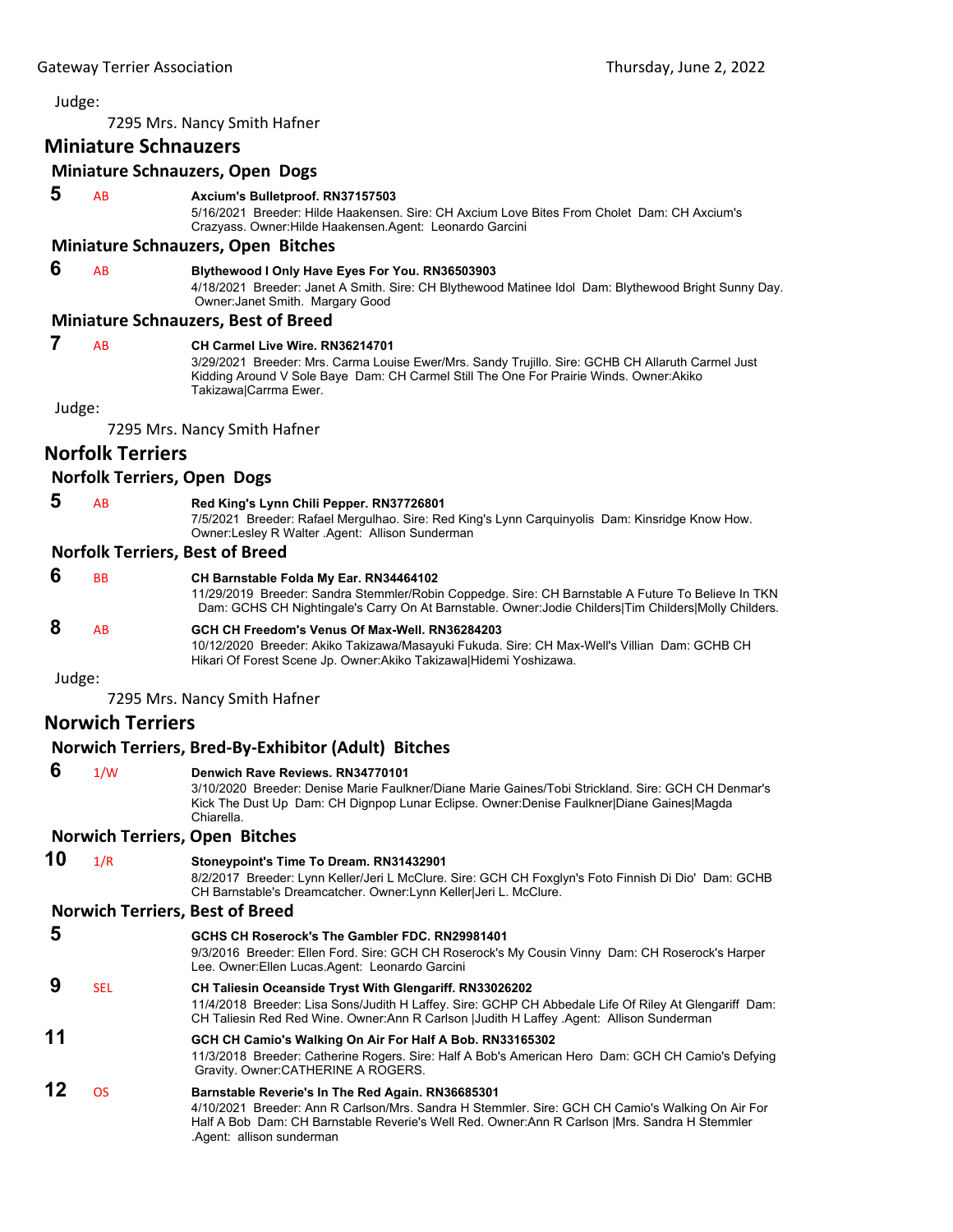### **14** AB **CH Alegria All That Jazz. RN35903402**

11/7/2020 Breeder: Claire Johnson/Maria Kelley. Sire: GCHG CH Itsy Bitsy Thistledown Family Ties Dam: GCH CH Alegria Suzie Six-Pence. Owner:Maria Kelly.Agent: Judi Hartell

## **15** BB **GCHS CH Barnstable Ripple Effect. RN33840801**

3/17/2019 Breeder: Sandra Stemmler/Judi Hartell/Patsy Wade. Sire: GCHS CH Thunderwood's First Robin Of Spring Dam: GCH CH The Island's One Cute Cookie. Owner:Sandra Stemmler|Judi Hartell. Maria Kelley

Judge:

7295 Mrs. Nancy Smith Hafner

## **Parson Russell Terriers**

#### **Parson Russell Terriers, Best of Breed**

## **5** BB **GCHS CH Highland Downs Art Of The Deal. RN34457303**

1/30/2020 Breeder: Rita Ford. Sire: GCHG CH Highland Downs Helltoupee TKN Dam: CH Highland Downs Bona Fide. Owner:Rita Ford.Agent: Jody Paquette-Garcini

Judge:

7295 Mrs. Nancy Smith Hafner

### **Russell Terriers**

## **Russell Terriers, Puppy (9‐12 Months) Dogs 9** <sup>1</sup> **Bluegrass Louisville Slugger. RN36663106** 7/12/2021 Breeder: Constance Rena Snider. Sire: CH Geisler's Abbey Road CGCA TKP Dam: Wildjack Lady Kali. Owner:Constance Snider.Agent: Debra Mattingly **Russell Terriers, Open Dogs 15** 1/W **kajsenborg's nirvana. DK047722021** 2/19/2021 Breeder: tenna grenaae. Sire: dorte-martina snoop dog Dam: kajsenborg's shamless. Owner:Mark Ulrich |tenna grenaae.Agent: allison sunderman **17** 2/R **Havens Big Jake. RN33400104** 1/14/2019 Breeder: Christy June Winslow/Darel Wayne Winslow. Sire: GCH CH Quantum Casanova Dei Due Leoni Dam: CH Havens Make A New Plan. Owner:Perry Payson. **Russell Terriers, Best of Breed 14** OS **CH Foxfield's Hampton Classic. RN29100001** 2/28/2016 Breeder: Christy Rebehn/Sue Sobel/Jordan Iovino. Sire: CH Dbf Starkweather Special Sauce Dam: Foxfield Fairy Footsteps. Owner:Alex Geisler. **19 CH Geisler's Abbey Road CGCA TKP. RN32205601** 4/27/2018 Breeder: Alex Geisler. Sire: GCH CH Jackandfish 2 Much Naughty JE CAA DCAT RATS TKN Dam: CH Geisler's Let It Be. Owner:Alex Geisler. **21** SEL **CH Bluegrass Hugo Boss. RN35921901** 12/19/2020 Breeder: Connie Snider. Sire: Lyrical's You're In Good Hands Dam: CH Journey's End

## Winning Bet At Bluegrass. Owner:Alex Geisler|Connie Snider. **23** BB/G1 **GCH CH Let's Rock Xtremely Fast. RN37131301**

5/1/2019 Breeder: Karoliina Bly. Sire: Kanix Fast Track Dam: Let's Rock Querida Mia. Owner:Patti Howard|Jill Ferrera|Alan Hargrave|Vickie Swarowski|Terry Cassidy.Agent: Gustavo Molinari

Judge:

7295 Mrs. Nancy Smith Hafner

## **Scottish Terriers**

### **Scottish Terriers, Open Dogs**

 **7** 1/W/BW **Wilscot's Star Trek. RN35711102**

10/10/2020 Breeder: Pamela Wilson. Sire: CH Beinnein's Jack Of Diamonds Dam: CH Benscot Wilscot Power Legacy. Owner:Pamela Wilson |Sheri G Ray |Rebecca Myers .Agent: Allison Sunderman

#### **Scottish Terriers, 12‐18 Months Bitches**

 **6** 1/W/OS **Afterglow's Truly Scrumptious At Thistle And Rock. RN36187301** 2/14/2021 Breeder: Lisa Inman Lee. Sire: GCHS CH Afterglow's A Storms A Coming Dam: Afterglow's

Saunter To Paisley. Owner:Lisa Wright |Lisa Lee.

### **Scottish Terriers, Open Bitches**

 **8** AB **Rumors Hells On Wheels. RN36010801** 5/23/2020 Breeder: Ms. Cheryl L. Bath. Sire: GCH CH Anstamm Titan Takes By Storm Dam: GCH CH Rumors Viva Rock Vegas. Owner:Cheryl L Bath .Agent: allison sunderman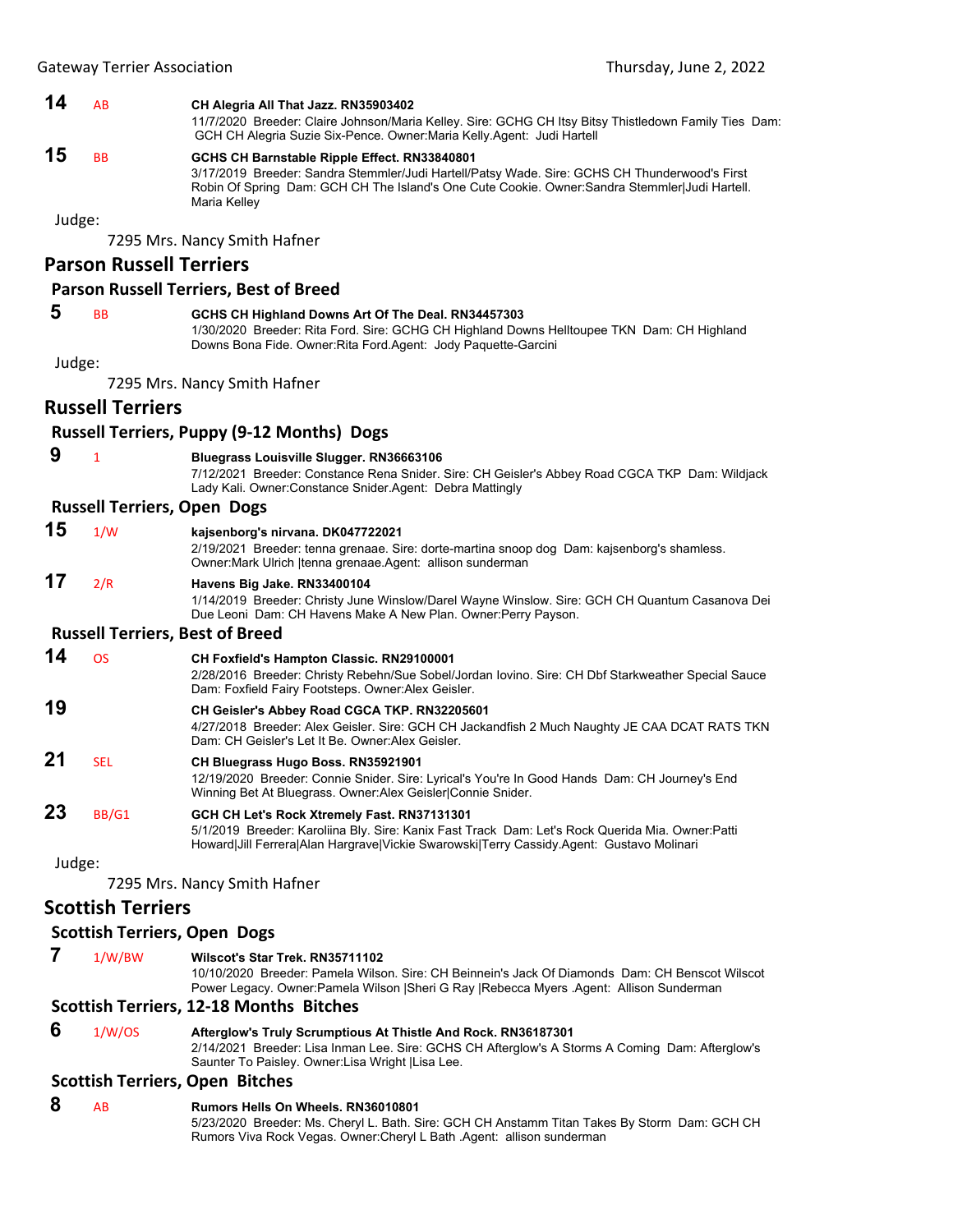| 10     | AB                          | Mcphee's Bright Skye. RN36419205<br>4/25/2021 Breeder: Joanne Janssen/Helen E Krisko. Sire: GCH CH Destiny's Code Of Honor Dam: CH<br>Kriscot's Mcphee's Flash Of Sunshine. Owner: Allyson Cox. Agent: Margery Good                                                                                          |
|--------|-----------------------------|--------------------------------------------------------------------------------------------------------------------------------------------------------------------------------------------------------------------------------------------------------------------------------------------------------------|
|        |                             | <b>Scottish Terriers, Best of Breed</b>                                                                                                                                                                                                                                                                      |
| 11     | <b>SEL</b>                  | GCHB CH Hiq's Always A Tiger. RN33423603<br>2/24/2019 Breeder: Nancy Schaus/Regina Hess. Sire: GCH CH Wild Wind Vintage Black Dam: CH Hiq's<br>Miss B. Owner: Lisa Gerstner Regina Hess. Agent: Leonardo Garcini                                                                                             |
| 15     | <b>BB</b>                   | GCHS CH Anstamm Auld Tartan Tradition, RN34889901<br>3/15/2020 Breeder: Anstamm Knl. Sire: GCH CH Anstamm Titan Takes By Storm Dam: CH Anstamm<br>Baby I'm Worth It. Owner: Diane Beck . Agent: Allison Sunderman                                                                                            |
| Judge: |                             | 7295 Mrs. Nancy Smith Hafner                                                                                                                                                                                                                                                                                 |
|        | <b>Sealyham Terriers</b>    |                                                                                                                                                                                                                                                                                                              |
|        |                             | Sealyham Terriers, Puppy (9-12 Months) Dogs                                                                                                                                                                                                                                                                  |
| 5      | 1/W/BW<br><b>Best Puppy</b> | <b>Blackmore's Sweetmeadows Citation. RN36786704</b><br>6/23/2021 Breeder: Patricia Kennedy/Sarah Boyd. Sire: CH Thistle And Rock Somewhat Classified Dam:<br>Blackmore's Ruby Slippers. Owner: RL Robison   Pattie Kennedy.                                                                                 |
| 7      | AB                          | Ellusion's King Oberon at Good Thunder. RN36947504<br>7/18/2021 Breeder: Michelle Erickson/Erica Erickson, Sire: GCHS CH Ellusion's Ramesses The Great<br>Dam: CH Brehannon's Bjornce. Owner:Alexa King Bolland.                                                                                             |
|        |                             | Sealyham Terriers, Puppy (9-12 Months) Bitches                                                                                                                                                                                                                                                               |
| 6      | 3                           | Afterglow's The Ring Leader. RN36709404<br>6/18/2021 Breeder: Lisa Inman Lee. Sire: CH Casino Royale Of Taita's Ushabti At Afterglow Dam: CH<br>Afterglow's Merry Marigold. Owner: Beth Firulli.                                                                                                             |
| 8      | $\overline{2}$              | Blackmore's Mata Hari Garbo. RN36786703<br>6/23/2021 Breeder: Patricia Kennedy/Sarah Boyd. Sire: CH Thistle And Rock Somewhat Classified Dam:<br>Blackmore's Ruby Slippers. Owner: Jane Vanscoik   Pattie Kennedy.                                                                                           |
| 10     | 1/R                         | Ellusion's Watch Me Impress'Em At Afterglow. RN36947503<br>7/18/2021 Breeder: Michelle Erickson/Erica Erickson. Sire: GCHS CH Ellusion's Ramesses The Great<br>Dam: CH Brehannon's Bjornce. Owner: Lisa Inman Lee.                                                                                           |
|        |                             | Sealyham Terriers, 12-18 Months Bitches                                                                                                                                                                                                                                                                      |
| 12     | $\mathbf{1}$                | Goodspice Amazing Grace. RN35768503<br>12/28/2020 Breeder: Cheryl Selz/Margery Good. Sire: CH Efbe Goodsprice Eros Avalonis Dam: CH<br>Dudwell Edwina Easy Come Easy Go. Owner:Rebecca Haddock Gary Haddock.                                                                                                 |
|        |                             | Sealyham Terriers, Bred-By-Exhibitor (Adult) Bitches                                                                                                                                                                                                                                                         |
| 16     | $\overline{2}$              | Blackmore's Lady Sybil. RN34806604<br>3/1/2020 Breeder: Patricia Kennedy/Sarah Boyd. Sire: CH Thistle N Rock Blackjack By Tripp Dam:<br>Blackmore's Ruby Slippers. Owner:Chyrl Mosley  Pattie Kennedy .                                                                                                      |
| 18     | 1                           | Alibi's Above Suspicion. RN35618307<br>11/26/2020 Breeder: Katherine M Flack/Carolyn Echelbarger. Sire: CH Efbe's Goodspice Semper Fi<br>Dam: GCH CH Bluff's End Dreamboat Annie. Owner: KATE FLACK KEITH JACOBSON.                                                                                          |
| 20     | 3                           | Ellusion's Queen Of The Gods Hera. RN35765105<br>11/19/2020 Breeder: Michelle Erickson/Erica Erickson, Sire: GCHS CH Ellusion's Ramesses The Great<br>Dam: CH Brehannon's Bjornce. Owner:Michelle Erickson Erica Dunlavey.                                                                                   |
|        |                             | Sealyham Terriers, Open Bitches                                                                                                                                                                                                                                                                              |
| 22     | 1/W                         | Walnut Ridge's Sage. RN35646804<br>9/30/2020 Breeder: Teresa Smith/Ronne June. Sire: CH Hotshot's Mr. Wonderful Dam: CH Cherrydun<br>Majorette For Shshown. Owner: Teresa Smith. Agent: Leonardo Garcini                                                                                                     |
| 24     | $\overline{2}$              | Thistle & Rock Uncanny Secret Affair At Bluaire. RN35967401<br>5/18/2020 Breeder: Lisa M Wright. Sire: CH Forlegd In Love With Yondu Dam: Cepage Show Me A<br>Clockstopper. Owner:Heberto Ledesma Jane Trace  Deirdre Rahn Lisa Wright Joseph Franklin.Agent: Gustavo Molinari                               |
|        |                             | <b>Sealyham Terriers, Best of Breed</b>                                                                                                                                                                                                                                                                      |
| 9      | AB                          | CH Blackmore's Sergeant York. RN32091003<br>3/24/2018 Breeder: Patricia Kennedy/Sarah Boyd. Sire: Hotshot's Ready For Action Dam: CH<br>Blackmore's Barefoot Contessa. Owner: Patricia Kennedy Sarah Boyd.                                                                                                   |
| 11     | <b>AOM</b>                  | GCHS CH Ellusion's Ramesses The Great. RN32377003<br>5/15/2018 Breeder: Michelle Erickson/Erica Erickson/Lisa Wright. Sire: GCH CH Shshown Moonlight<br>Serenade Of Dubwyre Dam: CH Thistle And Rock Cocoa Chanel's Emmie Ellusion. Owner:Michelle<br>Erickson Erica Dunlavey David Erickson Kalyn Erickson. |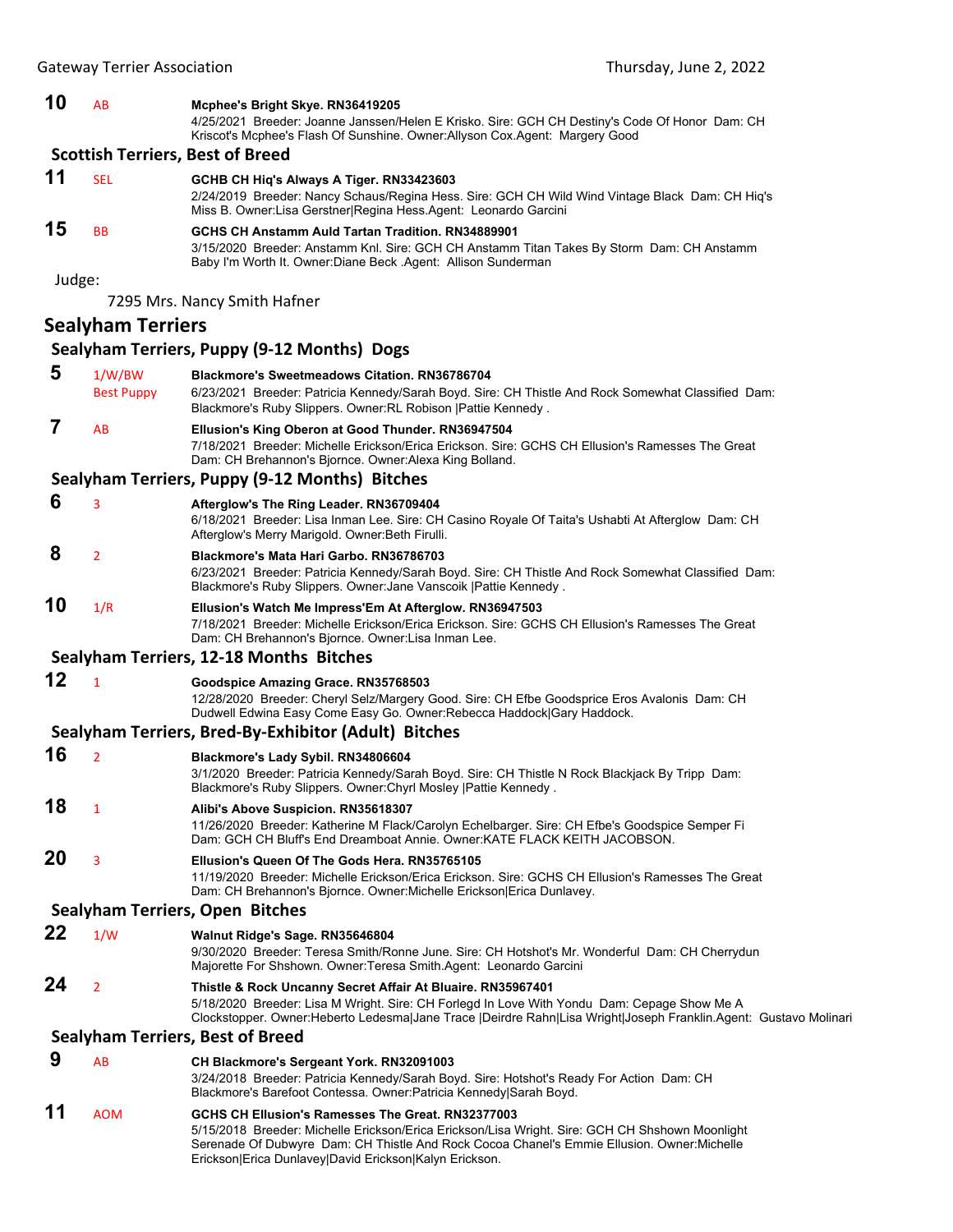Gateway Terrier Association **by the Contract Contract Contract Contract Contract Contract Contract Contract Contract Contract Contract Contract Contract Contract Contract Contract Contract Contract Contract Contract Contra** 

| 15     |              | CH Thistle N Rock El Zorro Blanco, RN34300101<br>9/28/2019 Breeder: Lisa M Wright/Wes Jones. Sire: CH Thistle N Rock Blackjack By Tripp Dam: CH<br>Thistle And Rock Bedlam Limited Edition. Owner: Roger Cottingham.                                                        |
|--------|--------------|-----------------------------------------------------------------------------------------------------------------------------------------------------------------------------------------------------------------------------------------------------------------------------|
| 19     | <b>BB/G2</b> | GCHS CH Goodspice Efbe Money Stache. RN35554201<br>9/10/2020 Breeder: Margery L Good/France Bergeron. Sire: CH Efbe Goodsprice Eros Avalonis Dam:<br>CH Goodspice Efbe's Don't Badger Me. Owner: Margery Good France Bergeron   Emily Bennett  S<br>Middlebrooks L Spiegel. |
| 21     |              | CH Thistle And Rock Eye Spy A Secret Ellusion. RN35967407<br>5/18/2020 Breeder: Lisa M Wright. Sire: CH Forlegd In Love With Yondu Dam: Cepage Show Me A<br>Clockstopper. Owner:David Erickson Mrs. Lisa Wright Michelle Erickson.                                          |
| 23     | <b>AOM</b>   | <b>CH Raven Oak Great Expectations. RN36071103</b><br>2/15/2021 Breeder: Hope Browne. Sire: GCH CH Didgeridoo's Mambo Number Five Dam: GCHB CH<br>Dartan's Company Glamorous Lady. Owner: Hope Browne Ingrid David.                                                         |
| 25     | <b>SEL</b>   | CH Goodspice Efbe Magic Mike. RN36370601<br>3/2/2021 Breeder: Margery L Good/France Bergeron. Sire: CH Goodspice Efbe's Eye Of The Tiger Dam:<br>GCHB CH Goodspice Efbe's Thyme Traveller. Owner: Emily Bennett Margery L Good.                                             |
| 26     | AB           | GCH CH Raven Oak Enchantress, RN33441701<br>4/29/2019 Breeder: Hope Browne. Sire: GCHG CH Thunder Road's Little Deuce Coupe Dam: GCHB CH<br>Dartan's Company Glamorous Lady. Owner: Hope Browne.                                                                            |
| 28     | AB           | GCH CH Afterglow's Pretty And Poisonous BCAT. RN34579801<br>2/26/2020 Breeder: Lisa Wright/Lisa Inman Lee. Sire: Bugatti at Afterglow Dam: Thistle N Rock Phaeton<br>At Afterglow. Owner: Scot Johnson Lisa Inman Lee.                                                      |
| 30     | <b>OS</b>    | GCH CH Arterra's Don't Rain On My Parade. RN35223503<br>3/26/2020 Breeder: Ingrid David. Sire: CH Goodspice Efbe's Eye Of The Tiger Dam: GCHG CH Arterra's<br>Lady Of Valour. Owner: Ingrid David.                                                                          |
| 34     | <b>AB</b>    | Raven Oak Glamour Girl. RN36071102<br>2/15/2021 Breeder: Hope Browne. Sire: GCH CH Didgeridoo's Mambo Number Five Dam: GCHB CH<br>Dartan's Company Glamorous Lady. Owner: Hope Browne.                                                                                      |
| 36     | <b>SEL</b>   | CH Afterglow's Shirley Trewlove. RN36159402<br>1/20/2021 Breeder: Lisa Inman Lee. Sire: GCHB CH Afterglow's Sir Bedivere CGC TKN Dam: CH<br>Diamonds Are Forever Of Taita's Ushabtiatafterglow. Owner: Lisa Inman Lee.                                                      |
| Judge: |              |                                                                                                                                                                                                                                                                             |

7295 Mrs. Nancy Smith Hafner

## **Soft‐Coated Wheaten Terriers**

## **Soft‐Coated Wheaten Terriers, Puppy (9‐12 Months) Dogs**

 **9** <sup>1</sup> **Star Woodmore's Mugg Shot. RN36824601** Best Puppy 7/5/2021 Breeder: Mark Yourich/Denise Daniel. Sire: GCH CH Star Little Big Shot Dam: GCHB CH Star Fuzzy Naval Of Woodmore. Owner:Mark Yourich|Denise Daniel.

## **Soft‐Coated Wheaten Terriers, Bred‐By‐Exhibitor (Adult) Dogs**

| 11 | 1/W/BW | Burdigan's Hot Rod Lincoln. RN33569303                                                                                                                                                                                                 |
|----|--------|----------------------------------------------------------------------------------------------------------------------------------------------------------------------------------------------------------------------------------------|
|    |        | 3/25/2019 Breeder: Julie Burdick/Josh Burdick. Sire: CH Bryr Rose Nouvelle Vague Dam: GCH CH<br>Burdigan's Red Hot Chili Pepper. Owner: Julie Burdick  Josh Burdick.                                                                   |
| 15 |        | Dromara's The Thunder Down Under, RN33863101<br>6/21/2019 Breeder: Margaret Snow/Diane Hayhurst/Karl Harrison. Sire: Stratford The Weaver Of Oz Dam:<br>CH Dromara's Oh So Fine. Owner: Diane Hayhurst Margaret K. Snow Karl Harrison. |
| 17 | 2/R    | Dromara's Virtual Reality RN CGC TKN. RN35644501<br>10/17/2020 Breeder: Margaret Snow/Diane Hayhurst/Karl Harrison. Sire: GCH CH Dromara's Snowy<br>Stardust Dam: CH Dromara's Oh So Fine. Owner: Philip Enzerra Margaret Snow.        |
|    |        |                                                                                                                                                                                                                                        |

### **Soft‐Coated Wheaten Terriers, Open Dogs**

**19** <sup>1</sup> **Heirloom Don't Let The Sun Go Down On Me. RN36295203** 4/7/2021 Breeder: Patrice Chevalier/Robert Bergman. Sire: Stratford Too Close To The Sun Dam: Heirloom Perfect Harmony With Dromara. Owner:Patrice Chevalier|R Bergman.

## **21** AB **Star Dancin With Mr. D. RN36317601**

4/24/2021 Breeder: Mrs. Diane M Kortgoede/Ms. Denise Daniel. Sire: GCH CH Star Too Hot To Dance TKI Dam: CH Star Little Big Shooter. Owner:Denise Daniel.

## **Soft‐Coated Wheaten Terriers, Puppy (6‐9 Months) Bitches**

## **6** <sup>1</sup> **Lochlinear Knickers In A Twist. RN37070903**

9/30/2021 Breeder: Patricia Mullin. Sire: GCH CH Star No Shirt No Shoes No Service Dam: GCHB CH Lochlinear This Girl Is On Fire. Owner:PATRICIA MULLIN.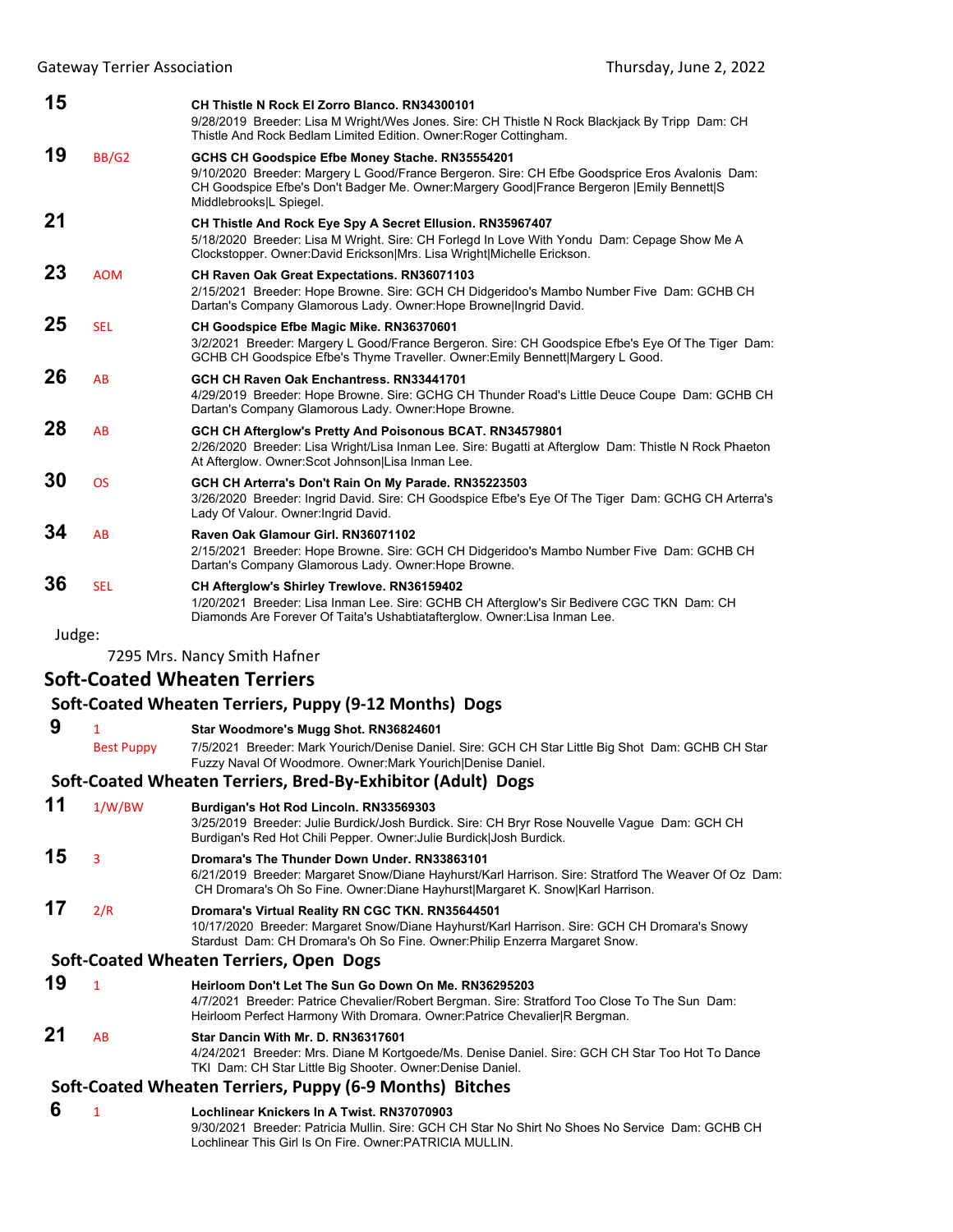| 8  | 4              | Azydeco Wildflower California Poppy. RN37263901<br>11/7/2021 Breeder: Cathryn Bennett. Sire: CH Legacy Wildwest Wildflower Dam: GCH CH Azydeco<br>Grand Duchess Beatrice. Owner: Cathryn Bennett.                                                                        |
|----|----------------|--------------------------------------------------------------------------------------------------------------------------------------------------------------------------------------------------------------------------------------------------------------------------|
| 10 | 3              | Touchstone Little Black Dress, RN37268606<br>11/21/2021 Breeder: Shelly Sumner. Sire: GCH CH Harbour Hill At Neiman Marcus CGC TKN Dam:<br>Touchstone Timeless. Owner: Shelly Sumner.                                                                                    |
| 12 | $\overline{2}$ | Sam Hill's Ichi- Go Ichi E Aran. RN37713202<br>10/15/2021 Breeder: Amy Havely/Vicki Noah/Shari Boyd. Sire: CH Aran The Betr To Hear You With Dam:<br>CH Sam Hill Love At 42 Grove St Nyc. Owner: Amy Havely.                                                             |
|    |                | Soft-Coated Wheaten Terriers, Puppy (9-12 Months) Bitches                                                                                                                                                                                                                |
| 14 |                | Diamondjewel's Agent Opal Female. JL4110019<br>6/12/2021 Breeder: Lorene JOnes. Sire: Skyfall Top Gun Dam: I'm A Peppery Jewel . Owner: Lorene<br>Jones.                                                                                                                 |
| 16 | 4              | Kilronan Wait For Me. RN36677701<br>6/21/2021 Breeder: Kathy Clarke/Gwen Meyer. Sire: CH Bryr Rose Starry Starry Night Dam: GCHB CH<br>Reyem's If She Hollers Let Her Go RATN. Owner:Caroolyn Garrett Gwen Meyer.Agent: Kent Meyer                                       |
| 18 | $\overline{2}$ | Kilronan Fire Lake, RN36677707<br>6/21/2021 Breeder: Kathy Clarke/Gwen Meyer. Sire: CH Bryr Rose Starry Starry Night Dam: GCHB CH<br>Reyem's If She Hollers Let Her Go RATN. Owner: Sharla Walstrom   Kathy Clarke. Agent: Kent Meyer                                    |
| 20 | 3              | <b>Star Hot Shot, RN36824602</b><br>7/5/2021 Breeder: Mark Yourich/Denise Daniel. Sire: GCH CH Star Little Big Shot Dam: GCHB CH Star<br>Fuzzy Naval Of Woodmore. Owner: Denise Daniel Madelaine Evans.                                                                  |
| 22 | 1/R            | Heirloom I'Ve Got This!. RN36826201<br>7/18/2021 Breeder: Helen Reuben/Mort Rosenbaum/Patrice Chevalier/Robert Bergman. Sire: GCH CH<br>Larkhill Mackanme Prime Import Dam: CH Heirloom Bang-A-Boomerang. Owner:Patrice Chevalier Helen<br>Reuber R Bergman M Rosenbalm. |
|    |                | Soft-Coated Wheaten Terriers, 12-18 Months Bitches                                                                                                                                                                                                                       |
| 24 | AB             | Doubloon's Extreme Speed. RN35948101<br>1/28/2021 Breeder: Elena Landa. Sire: GCHG CH Doubloon's Extreme Gamer BCAT Dam: Doubloon's<br>The Wind-Up. Owner: Elena Landa.                                                                                                  |
| 26 | 1              | Touchstone Twilight. RN36233701<br>3/31/2021 Breeder: Shelly Sumner. Sire: CH Bryr Rose Starry Starry Night Dam: Touchstone Timeless.<br>Owner: Shelly Sumner.                                                                                                           |
| 32 | $\overline{2}$ | Orla Geragold Heather On The Moor. RN36819801<br>5/22/2021 Breeder: Nancy Draper. Sire: CH Geragold Desperado's Gold Dam: CH Orla River Shannon.<br>Owner: Nancy Draper Gerard Thompson.                                                                                 |
|    |                | Soft-Coated Wheaten Terriers, Bred-By-Exhibitor (Puppy) Bitches                                                                                                                                                                                                          |
| 34 | 1              | Stratford Let Down Your Hair. RN36645601<br>6/21/2021 Breeder: Ellen Mumm/Molly O'Connell. Sire: GCH CH Star No Shirt No Shoes No Service Dam:<br>CH Stratford Better By Design. Owner:Molly OConnell Ellen Mumm.                                                        |
|    |                | Soft-Coated Wheaten Terriers, Bred-By-Exhibitor (Adult) Bitches                                                                                                                                                                                                          |
| 36 | 1/W            | Touchstone With A Twist. RN31867003<br>2/28/2018 Breeder: Shelly Sumner. Sire: CH Sam Hill's Ps I Love You NAJ Dam: GCHB CH Touchstone<br>Spook-Tacular. Owner: Shelly Sumner.                                                                                           |
|    |                | Soft-Coated Wheaten Terriers, Open Bitches                                                                                                                                                                                                                               |
| 38 | $\mathbf{1}$   | Diamondjewel Luvs Secnd Chance. FU781833<br>10/1/2018 Breeder: Lorene Jones. Sire: Haldan Lightnining's Hand Dam: I'm A Peppery Jewel.<br>Owner:Lorene Jones.                                                                                                            |
| 40 |                | Touchstone Timeless, RN30416106<br>2/12/2017 Breeder: Shelly Sumner / . Sire: GCH CH Heirloom Nobody Does It Better CA Dam:<br>Touchstone Anticipation. Owner: Shelly Sumner.                                                                                            |
| 42 | 3              | Vermilionspringsong Tooralooralooral. RN32450401<br>3/22/2018 Breeder: Barbara Peterson. Sire: CH O'Lorcan's Mysterious Special Agent Dam: Vermilion's<br>Gitchi Gummi. Owner:Barb Peterson Roxanna Springer.Agent: Lisa Lopez                                           |
| 44 |                | Kilronan I Can't Tell You Why. RN33748801<br>6/12/2019 Breeder: Kathy Clarke/Gwen Meyer. Sire: GCH CH Keepsake's Wave Ryder Dam: GCHB CH<br>Reyem's If She Hollers Let Her Go RATN. Owner:Gwen Meyer Kathy Clarke.Agent: Kent Meyer                                      |
| 46 | 4              | Reyem's Dancing Queen Of Anamcara TKN. RN34333503<br>10/23/2019 Breeder: Gwen Meyer. Sire: GCHG CH J'Adores Stanley Cup Toews At Raelyn Dam:<br>Reyem's Catch A Tiger By Her Toe. Owner: Meggan Abboud. Agent: Kent Meyer                                                |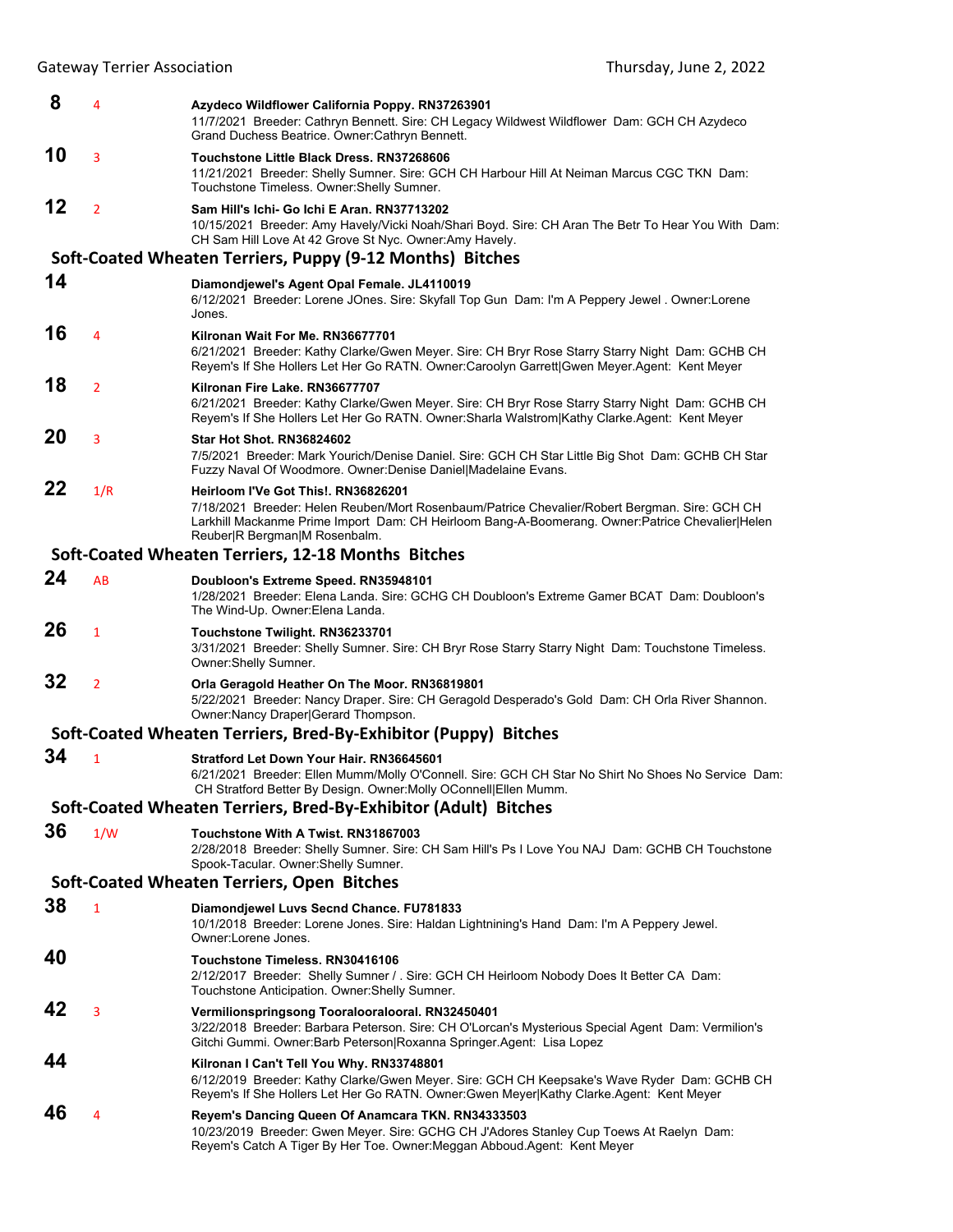| 48 |                | Orla Kween Of Banba's Crown, RN34675001<br>1/15/2020 Breeder: Nancy Draper. Sire: CH Geragold Orla Finlandia Dam: CH Orla River Shannon.<br>Owner:Lori J Clark Nancy Draper Jorja Clark.                                                                            |
|----|----------------|---------------------------------------------------------------------------------------------------------------------------------------------------------------------------------------------------------------------------------------------------------------------|
| 50 |                | Frolic's Give Me A Chance. RN35768302<br>10/15/2020 Breeder: Cheryl Turner. Sire: GCH CH Frolic's It Was Up To Stiehl Dam: GCHB CH Frolic's<br>Caper To Coventry. Owner: Cheryl Turner.                                                                             |
| 52 | $\overline{2}$ | Anamcara's Beauty For Ashes. RN36040102<br>8/4/2020 Breeder: Meggan Abboud/Gwen Meyer. Sire: GCHG CH Bryr Rose Phoenix Rising Dam: CH<br>Reyem's Anamcara Back To Reality TKN. Owner: Meggan Abboud Gwen Meyer. Agent: Kent Meyer                                   |
|    |                | Soft-Coated Wheaten Terriers, Best of Breed                                                                                                                                                                                                                         |
| 23 | <b>AOM</b>     | GCHS CH Mirikal Double Top Breakout NA NAJ RATS TKN. RN21937501<br>12/4/2010 Breeder: Susan Mcgee/Elena Landa. Sire: CH Melandee's High Wire Act Dam: CH Doubloon's<br>Playing For Keeps RATS TKN. Owner: Susan L McGee.                                            |
| 25 |                | GCH CH Orla Acacia Blackwater River, RN30545801<br>2/15/2017 Breeder: Nancy Draper/Janet Snoddy. Sire: CH Acacia Orla Lil Fish Brandon Dam: CH<br>O'Lorcan's Mystery Writer's M.E. Confidante. Owner: Barbara Smith.                                                |
| 27 | BB/G4          | GCHG CH Doubloon's Extreme Gamer BCAT, RN30567002<br>4/9/2017 Breeder: Elena Landa. Sire: CH Tara I Get Around Dam: GCHG CH Doubloon's Extreme Play.<br>Owner: Elena Landa Albert Baker Knoll.                                                                      |
| 29 | <b>SEL</b>     | CH Tchoklat Living The Dream. RN31699901<br>8/10/2017 Breeder: T Clift. Sire: Ellora Gillians Gold Dam: Tchoklat Pleasant Surprise. Owner: Neil<br>OSullivan Gerard Thompson.                                                                                       |
| 33 |                | GCH CH Dromara's Snowy Stardust. RN33288601<br>12/12/2018 Breeder: Margaret Snow. Sire: CH Stratford Top Priority Dam: CH Dromara's My Wild Ginger.<br>Owner: Margaret Snow.                                                                                        |
| 35 |                | GCH CH Star Too Hot To Dance TKI, RN33854801<br>6/21/2019 Breeder: Amy Martin-Piesz/David Piesz/Denise Daniel. Sire: CH Bradberry's One<br>Quintessential Love Story Dam: GCH CH Star Shut Up And Dance RN RATCHX TKI. Owner:Amy<br>Piesz Dave Piesz Denise Daniel. |
| 37 |                | CH Heirloom T&T's I Wish You More, RN35277301<br>8/7/2020 Breeder: Patrice Chevalier/Robert Bergman. Sire: CH Heirloom One Stroke Over The Line Dam:<br>Heirloom Perfect Harmony With Dromara. Owner:Patrice Chevalier Robert Bergman.                              |
| 39 |                | <b>CH Frolic's Intrinsic, RN35768301</b><br>10/15/2020 Breeder: Cheryl Turner. Sire: GCH CH Frolic's It Was Up To Stiehl Dam: GCHB CH Frolic's<br>Caper To Coventry. Owner: Cheryl Turner.                                                                          |
| 41 |                | CH Lismore's The Elements Of Style. RN36377301<br>3/25/2021 Breeder: Meg Ryan. Sire: GCHG CH Lismore Mccormack's Dragon Song Dam: GCH CH<br>Lismore This Must Be The Place. Owner: Meg Ryan.                                                                        |
| 56 | <b>SEL</b>     | GCHP CH Moxxy Shandalee Hello Gorgeous. RN31548701<br>12/5/2017 Breeder: Mrs. Sue Goldberg/Harvey Goldberg/Dawn Sealy/Nancee Bailey. Sire: GCHS CH<br>Sundance My Beau's A Roxstar Dam: GCHG CH Shandalee Fireworks. Owner:Dawn Sealy.Agent: Laura<br>King          |
| 58 |                | CH Sam Hill's Songs About Jane. RN33700101<br>2/10/2019 Breeder: Amy Havely/Vicki Noah. Sire: CH Gelt P-38 Lightning Dam: CH Sam Hill's Check Yes<br>Or No. Owner: Amy Havely.                                                                                      |
| 60 | <b>OS</b>      | GCH CH Rosheen Walking After Midnight. RN34964101<br>4/2/2020 Breeder: Melisa Lopez. Sire: GCH CH Whindancer's Fireworks After Midnight Dam: CH<br>Rosheen Happy-Go-Lucky. Owner: Lisa Lopez.                                                                       |
| 62 |                | CH Stratford No Words Can Express It. RN35643101<br>10/5/2020 Breeder: Molly M O'Connell. Sire: CH Raclee Express West O'Andover CD Dam: CH Stratford<br>The Eyre Affair. Owner: Paula Radin James Anderson Molly O'Connell.                                        |
| 66 | <b>AOM</b>     | CH Lismore A Wrinkle In Time, RN36377302<br>3/25/2021 Breeder: Meg Ryan. Sire: GCHG CH Lismore Mccormack's Dragon Song Dam: GCH CH<br>Lismore This Must Be The Place. Owner: Meg Ryan.                                                                              |

7295 Mrs. Nancy Smith Hafner

## **Staffordshire Bull Terriers**

## **Staffordshire Bull Terriers, Best of Breed**

 **5** AB **GCH CH Bullseye King Of The Jungle. RN31355101** 10/10/2017 Breeder: Bonnie Cresse/Zane Smith. Sire: GCHS CH Red Samurai Dam: CH Bullseye Brynmawr Of Cresstock. Owner:Zane Smith Stacy Koren.